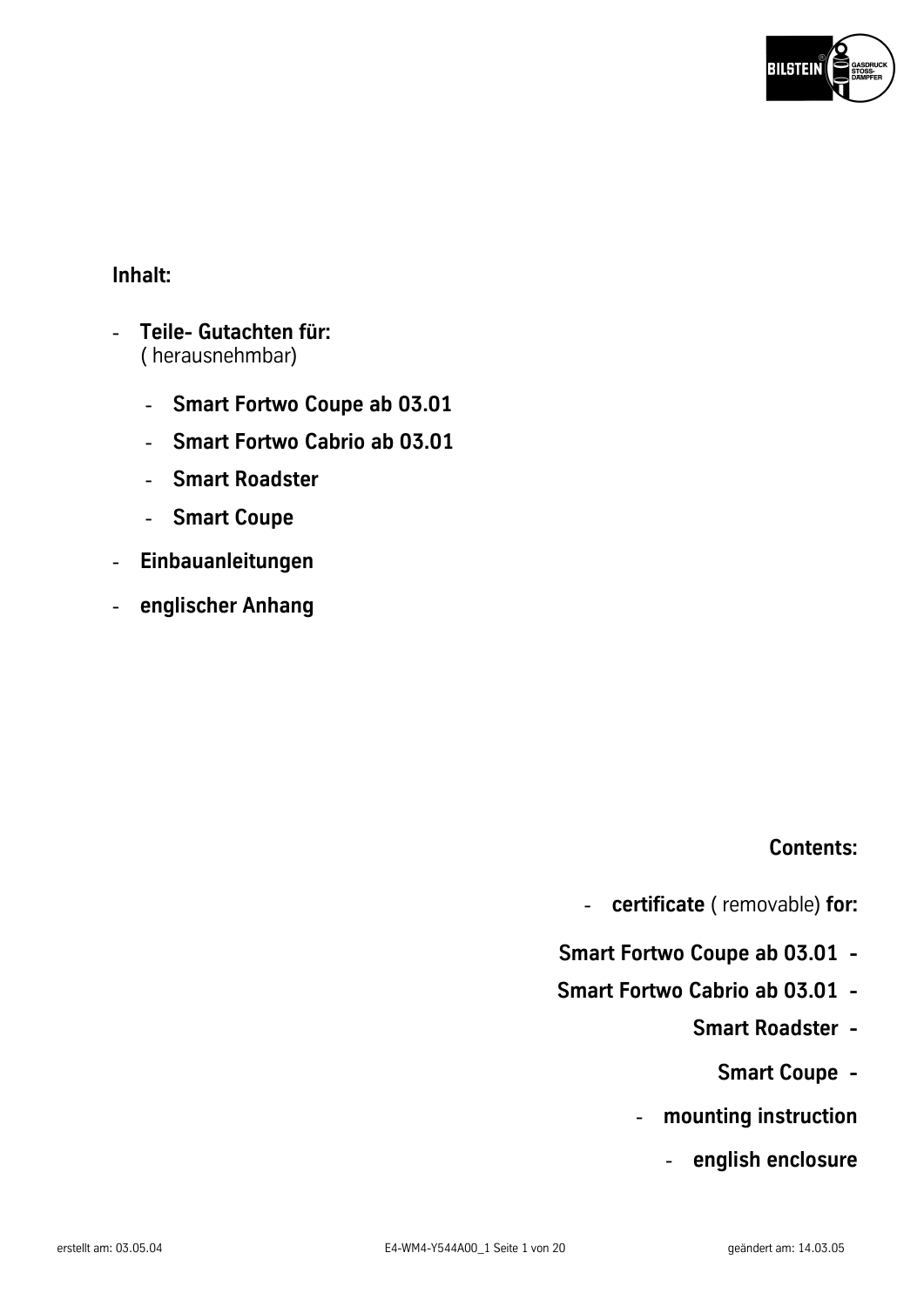**Torque Nm Torque ft lb**

<del>ت)</del>

**Tabelle Anzugsmomente - list of torques** 

| Gewinde            | M <sub>8</sub> |    |    | M 10   M 12   M 14   M 16 |     | <b>Thread</b>          |
|--------------------|----------------|----|----|---------------------------|-----|------------------------|
| Anzugsmoment<br>Nm | 13             | 25 | 45 | 72                        | 110 | <b>Torque</b><br>Nn    |
|                    | 10             | 19 | 34 | 54                        | 83  | <b>Torque</b><br>ft II |

# **Nach dem Umbau sind folgende Maßnahmen unbedingt durchzuführen:**

- Spur, Sturz und,falls nötig, die Bremskraftregelung ( lastabhängig ) und ABS-Sensoren sind gemäß Werksangaben zu kontrollieren und anschließend einzustellen.
- Die Scheinwerfereinstellung ist zu prüfen und bei Bedarf einzustellen.
- Die Freigängigkeit der Rad-/ Reifenkombination ist zu überprüfen.

ZUM LÖSEN UND ANZIEHEN DER MUTTERN DARF KEIN SCHLAGSCHRAUBENDREHER VERWENDET WERDEN DAS BEFESTIGUNGS-GEWINDE WIRD SONST ZERSTÖRT. SELBSTSICHERNDE MUTTERN DÜRFEN NUR **EINMAL VERWENDET** WERDEN!

**ALLE DARSTELLUNGEN SIND SCHEMATISCH UND NICHT MASSSTABSGERECHT! KEINE DARSTELLUNG DIVERSER HALTER O. Ä. AM FEDERBEIN!** 

# **After installation please observe the following points:**

- After installing the suspension system, caster and camber must be checked and adjusted according to manufacturer´s specifications. Check and reset load- dependent brake compensator and ABS system according to manufacturer´s specifications.
	- Check and adjust headlight aim. -
	- Because the vehicle has been lowered, freedom of movement for all wheel-/ tire- combinations must be checked.

FOR THE REMOVAL AND INSTALLATION OF NUTS, IMPACT TOOLS MUST NOT BE USED BECAUSE THIS WOULD DAMAGE THE MOUNT THREADS. SELF- LOCKING NUTS MUST ONLY BE **USED ONCE!**

> **ALL DIAGRAMS ARE GENERALIZED AND NOT TO SCALE! BRACKETS, ETC. SPECIFIC TO STRUT ARE NOT SHOWN!**



ᡤ᠇᠇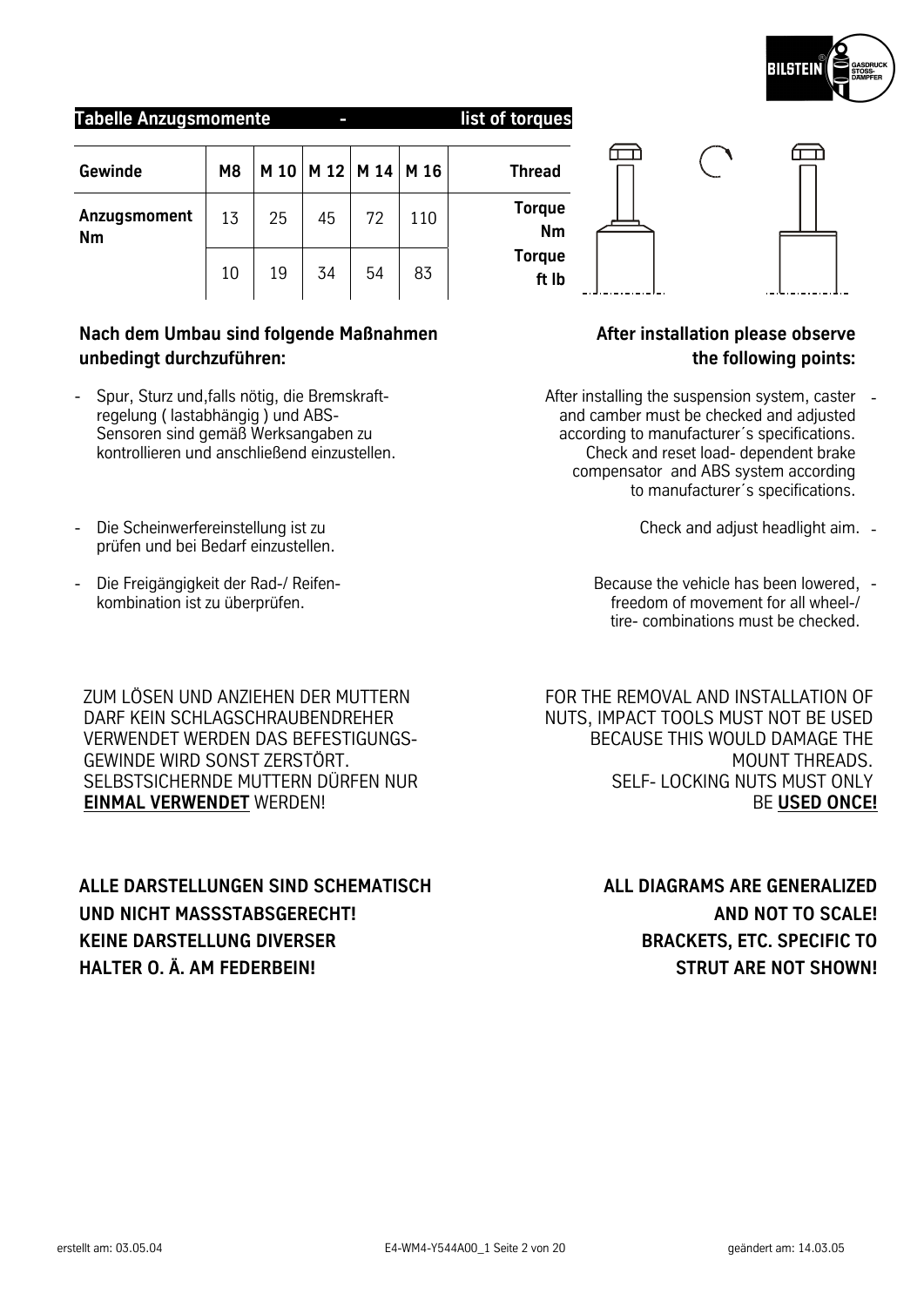# <span id="page-2-0"></span>**Einbauanleitung für Vorderachse Matter and Construction for front axle and properties and axle and axle and axle and axle and axle and axle and axle and axle and axle and axle and axle and axle and axle and axle and axl VN8-A764**

# **Ausbau**

Das Fahrzeug auf eine radfreie Hebebühne stellen, anheben und Räder demontieren.

Bei Fahrzeugen mit Xenon- Licht ist vor dem Ausbau der Federbeine, der Sensor für die Leuchtweitenregulierung auszubauen.



**Die Schräglenker sind beim Ausbau stets mit geeignetem Hilfswerkzeug abzustützen!** 

Die untere Befestigung lösen und entfernen.

Die obere Befestigungsmutter am Stützlager entfernen. Nicht die Kolbenstangen- Mutter lösen!

Das Federbein komplett ausbauen und in einem geeigneten Spannbock spannen.

Die Feder mit einem Spanngerät so weit vorspannen, bis das Stützlager frei ist.

Mutter, Original- Anbauteile und Original-Feder demontieren. Hierbei ist zu prüfen, welche Original- Anbauteile durch Bilstein-Anbauteile ( Lieferumfang ) ersetzt werden.

# **Einbau**

BILSTEIN und/ oder Original- Anbauteile, sowie die neue BILSTEIN- Feder in umgekehrter Reihenfolge, analog zum Ausbau, auf BILSTEIN- Federbein montieren.



**Der im Gutachten angegebene Verstellbereich der Federteller darf nicht unteroder überschritten werden!** 

Die Einbaulage der Federn ist an der Bedruckung ablesbar. Die Federbezeichnung muß in Einbaulage lesbar sein.

Das komplettierte BILSTEIN- Federbein in umgekehrter Reihenfolge analog zum Ausbau wieder montieren.

Federbeine/ Dämpfer die in Gummiaufhängungen gelagert sind, dürfen erst angezogen werden, wenn das Fahrzeug wieder auf dem Boden steht. Andere Befestigungen (z. B. Schellen) müssen vor dem Herablassen des Fahrzeugs angezogen werden. Achten Sie dabei auf eine korrekte Befestigung der Gummipuffer sowie des Schutzrohres.

lift it and remove wheels.

Place vehicle on a chassis hoist,

Vehicles equipped with xenon headlight the sensor for the headlamp levelling controller must removed bevor.



Remove bottom mount.

Remove top fixing nut from support bearing. Do not remove center nut at this time!

> Remove complete strut and clamp it in an appropriate strut vise.

Using a suitable spring compressor,compress suspension spring until tension on support bearing is released.

> Release center nut and remove original mounting parts and coil spring. Please refer to diagram to identify which parts will be replaced with BILSTEIN- supplied components.

# **Install**

Assemble BILSTEIN and/ or original mounting parts, as well as the new BILSTEIN spring on the BILSTEIN strut in reverse sequence of removal.



# **IMPORTANT! Spring plates must not be adjusted outside the ranges specified below!**

The correct mounting position of the suspension springs can be determined by the printing on the springs; install them with the print upright.

> Fit assembled BILSTEIN strut to the vehicle in reverse sequence to removal.

All rubber- mounted strut/ damper attachments must not be fully tightened until AFTER the suspension system is loaded (wheels on the ground). Other mounting fasteners (for example brackets) must be securely tightened BEFORE load is placed on the suspension system. Make sure that the bump stop and dust cover are correctly and properly fastened.



**Removal**

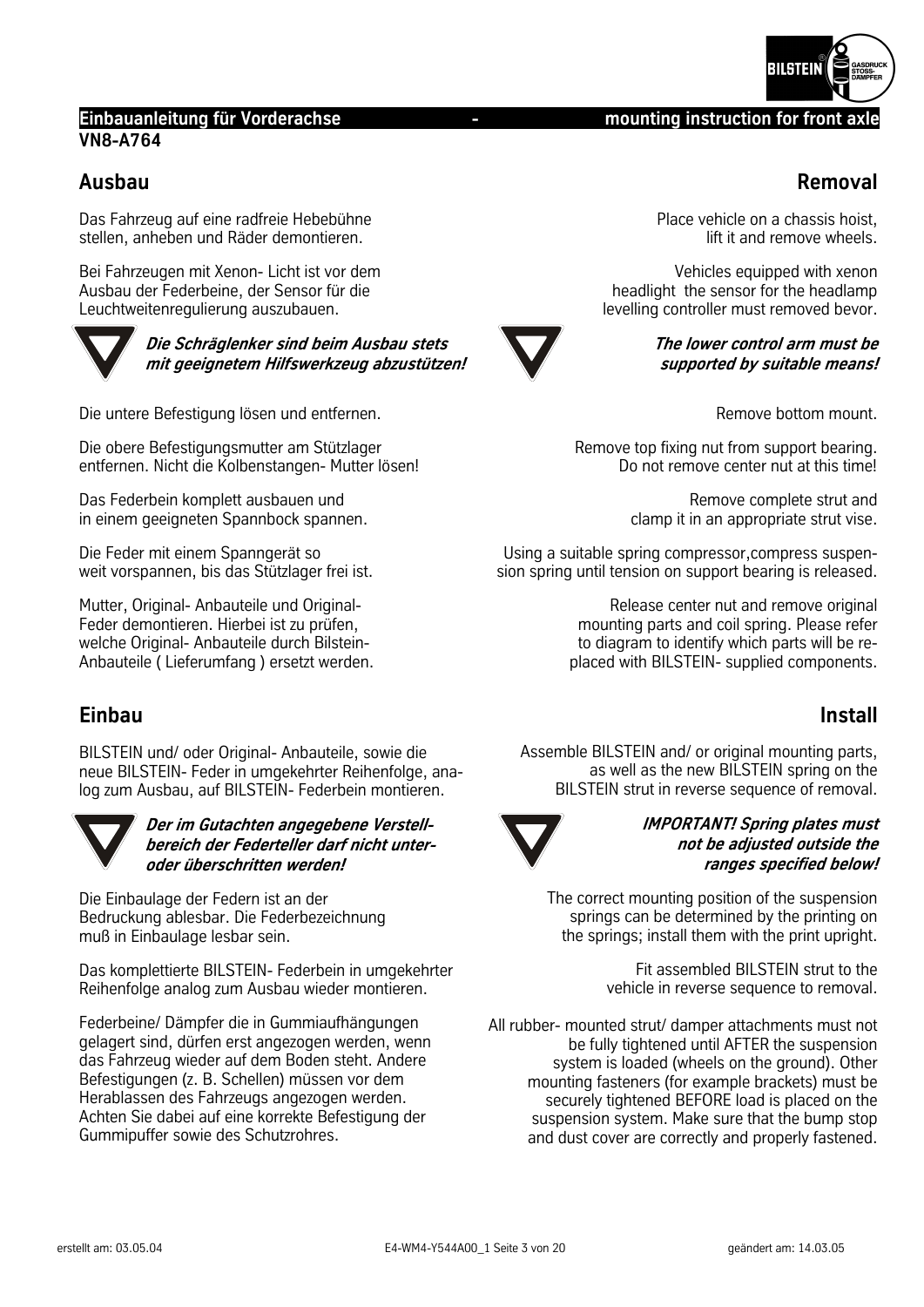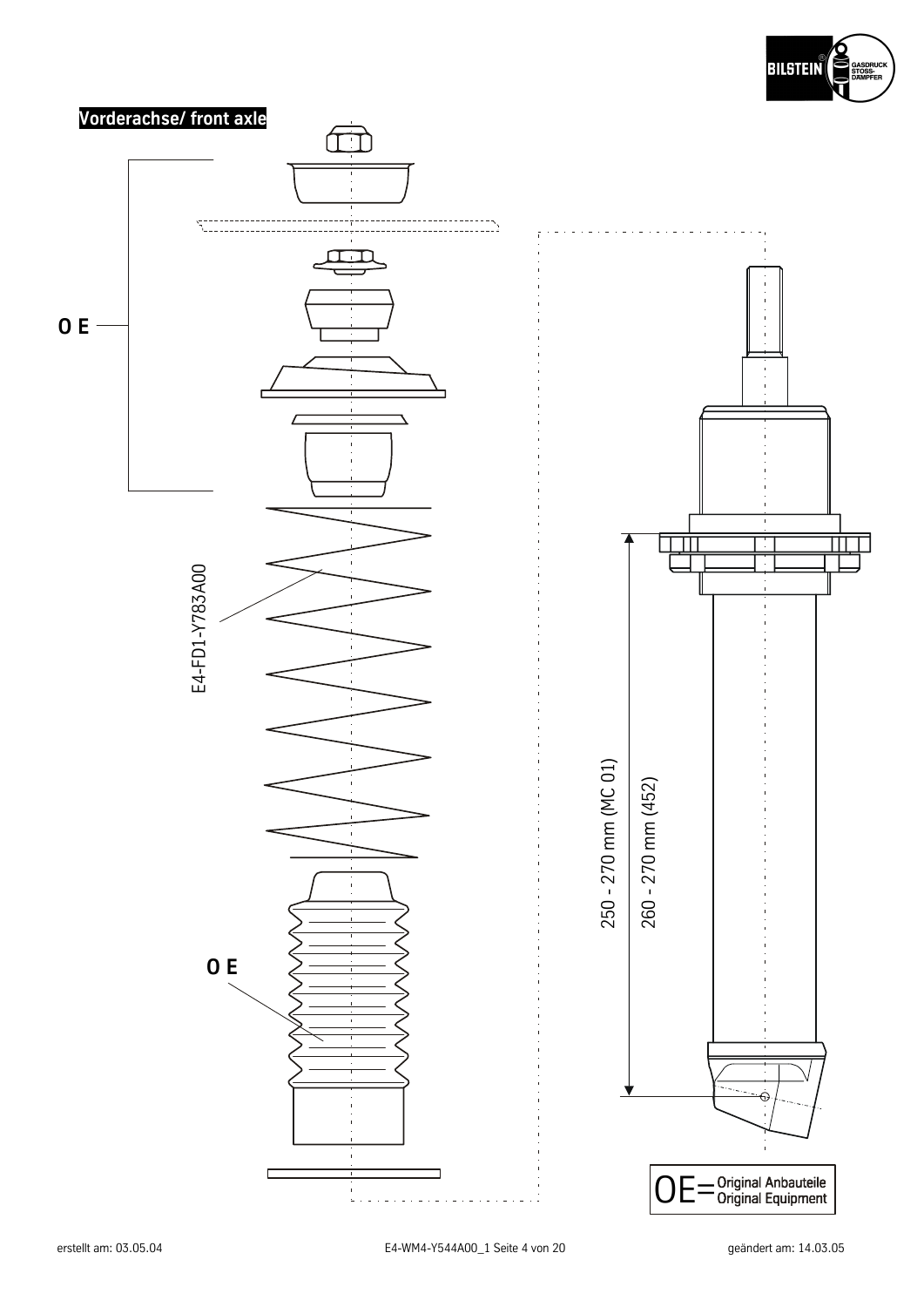

RWTÜV **Fahrzeug GmbH** Labor für Fahrzeugtechnik Laboratory for Vehicle Technology

Ein Unternehmen der RWTÜV Gruppe A company of the RWTÜV Group



# **TEILEGUTACHTEN** TÜV APPROVAI

# Nr.: TU-024798-B0-014

über die Vorschriftsmäßigkeit eines Fahrzeugs bei bestimmungsgemäßem Ein- oder Anbau von Teilen gemäß §19 Abs.3 Nr.4 StVZO on the compliance of a vehicle when parts are properly installed and fitted to the car in accordance with \$19 Par 3 No. 4 StVZO

| für das Teil / den Anderungsumfang<br>for the part / scope of modification | Height adjustable suspension system                                                        |
|----------------------------------------------------------------------------|--------------------------------------------------------------------------------------------|
| vom Typ<br>of the type                                                     | <b>HE5-A763</b>                                                                            |
| des Herstellers<br>from the manufacturer                                   | <b>ThyssenKrupp Bilstein</b><br><b>Suspension GmbH</b><br>Postfach 1151<br>58240 Ennepetal |

#### $\mathbf{0}$ . Hinweise für den Fahrzeughalter Instructions for vehicle owner

note from the translator: The following instructions refer to the German regulations. In other countries different regulations may apply. In any case carefully read and follow the technical guidelines given for your safety and driving pleasure!

#### Unverzügliche Durchführung und Bestätigung der Änderungsabnahme: Performance and confirmation without delay of modification acceptance:

Durch die vorgenommene Änderung erlischt die Betriebserlaubnis des Fahrzeuges, wenn nicht unverzüglich die gemäß StVZO § 19 Abs. 3 vorgeschriebene Änderungsabnahme durchgeführt und bestätigt wird oder festgelegte Auflagen nicht eingehalten werden! Nach der Durchführung der technischen Änderung ist das Fahrzeug unter Vorlage des vorliegenden Teilegutachtens unverzüglich einem amtlich anerkannten Sachverständigen oder Prüfer einer Technischen Prüfstelle oder einem Prüfingenieur einer amtlich anerkannten Überwachungsorganisation zur Durchführung und Bestätigung der vorgeschriebenen Änderungsabnahme vorzuführen.

With the modification the type approval of the vehicle will expire if the modification acceptance provided for in StVZO § 19 Par. 3 is not performed and confirmed without delay or if conditions laid down are not complied with!

After performance of the technical modification, the vehicle must be presented without delay together with the present TÜV approval to an officially recognised inspector or tester at a Technical Inspection Centre or an inspection engineer from an officially recognised inspection organisation to perform and confirm the specified modification acceptance.

RWTÜV Fahrzeug GmbH - Institut für Fahrzeugtechnik, Adlerstr. 7, 45307 Essen

Prüflaboratorium akkreditiert von der Akkreditierungsstelle des Kraftfahrt-Bundesamtes für Prüfungen nach EG-TypV, StVZO sowie FzTV unter DAR-Registrierungsnummer KBA-P 00009-95.

Testing laboratory accredited by the accreditation department of KBA for approvals according EC-Type directives, StVZO as well as FzTV under DAR-registration No KBA-P 00009-95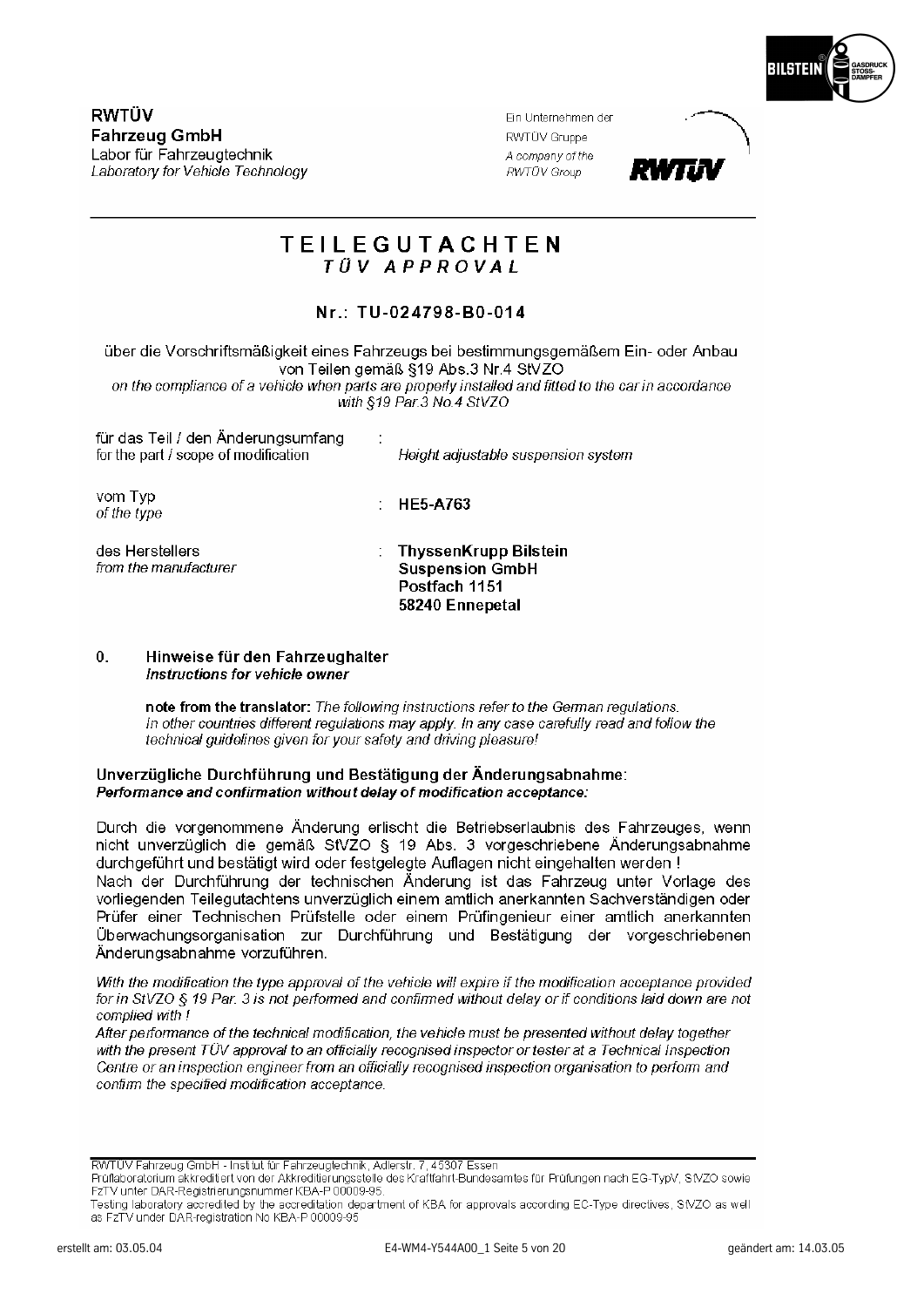

#### TEILEGUTACHTEN Nr · TU-024798-R0-014 TÜV APPROVAL No :

| Auftraggeber<br>Client          | ThyssenKrupp Bilstein<br><b>Suspension GmbH</b> | <b>RWTJV</b>                 |
|---------------------------------|-------------------------------------------------|------------------------------|
| Prüfgegenstand<br>object tested | height adjustable suspension system             | Blatt 2 von 12<br>Page<br>οf |
| Typ<br>Type                     | $\pm$ HE5-A763                                  | Datum / date<br>08.12.04     |

#### Einhaltung von Hinweisen und Auflagen: Compliance with instructions and conditions:

Die unter III. und IV. aufgeführten Hinweise und Auflagen sind dabei zu beachten.

The instructions and conditions given in III, and IV, must be complied with.

#### Mitführen von Dokumenten: availability of documents:

Nach der durchgeführten Abnahme ist der Nachweis mit der Bestätigung über die Änderungsabnahme mit den Fahrzeugpapieren mitzuführen und zuständigen Personen auf Verlangen vorzuzeigen: dies entfällt nach erfolgter Berichtigung der Fahrzeugpapiere.

After the acceptance procedure the certificate with confirmation of the modification acceptance must be available in the car and presented to authorised persons on demand; this will not apply once the vehicle documents have been amended.

#### Berichtigung der Fahrzeugpapiere: **Amendment of vehicle documents:**

Die Berichtigung der Fahrzeugpapiere (Fahrzeugbrief und Fahrzeugschein, Betriebserlaubnis nach § 18 Abs. 5 StVZO oder Anhängerverzeichnis) durch die zuständige Zulassungsbehörde ist durch den Fahrzeughalter entsprechend der Festlegung in der Bestätigung der ordnungsgemäßen Änderung zu beantragen.

Weitere Festlegungen sind der Bestätigung der ordnungsgemäßen Änderung zu entnehmen.

The vehicle owner must apply, in accordance with the provision in the confirmation concerning correct modification, for the competent licensing authority to amend the vehicle documents (vehicle registration document, certificate of registration, type approval according to § 18 Par. 5 StVZO or list of trailers).

Further conditions can be found in the confirmation of correct modification.

#### Verwendungsbereich  $\mathbf{L}$ Area of use Fahrzeughersteller Micro Compact Car, MCC **Smart GmbH** Vehicle manufacturer **Smart Fortwo Coupe** Handelsbezeichnung model: sales name **Smart Fortwo Cabrio Smart Roadster, -Coupe** ab Bi 03/2001 since date of manufacture 03/2001 Fahrzeugtyp MC<sub>01</sub> 452 model: internal code EG-BE-Nr. e1\*98/14\*0080\*.. e1\*2001/116\*0224\*.. EC-type approval No.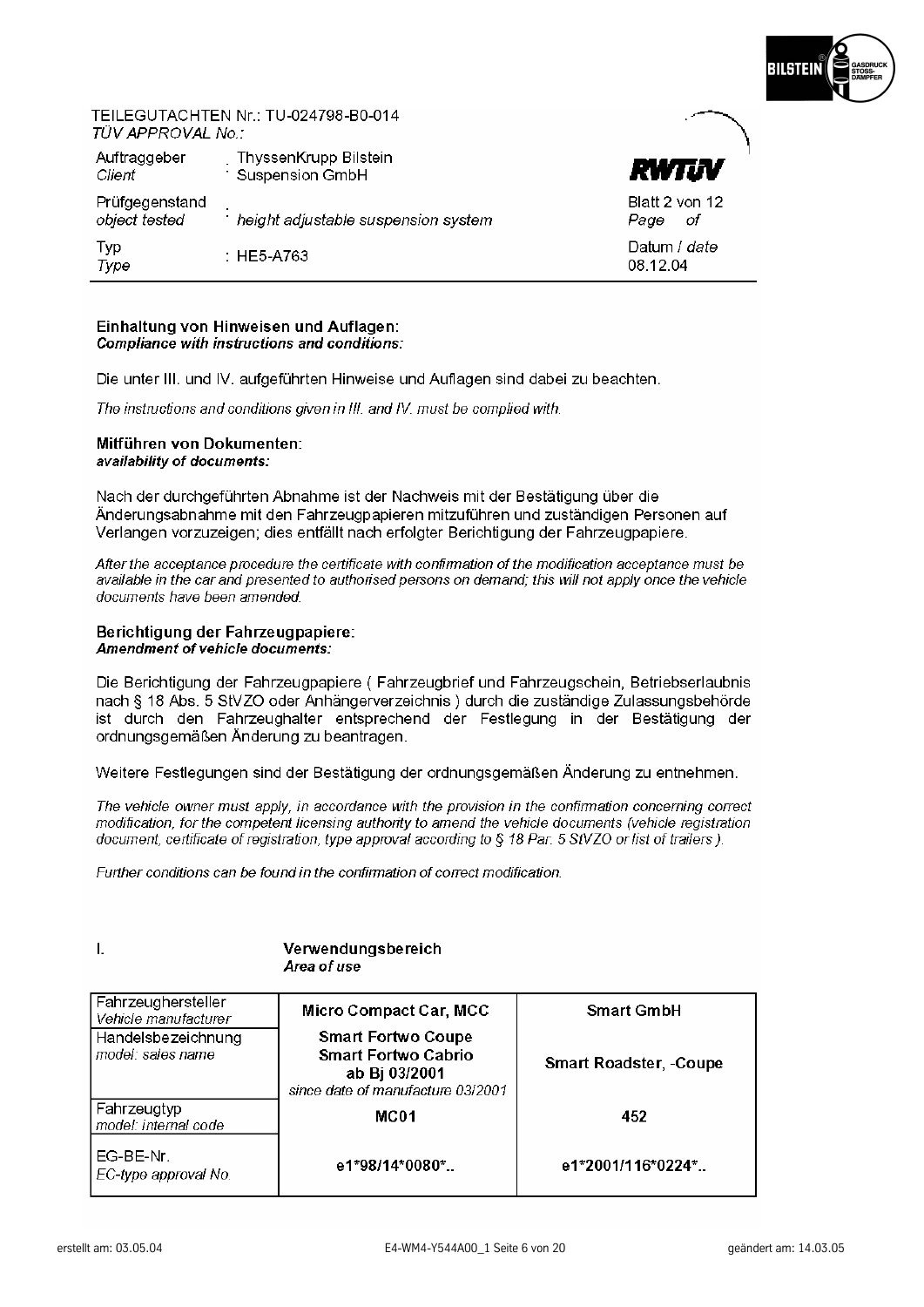

#### TEILEGUTACHTEN Nr.: TU-024798-B0-014 TÜV APPROVAL No.:

| Auftraggeber<br>Client          | ThyssenKrupp Bilstein<br>Suspension GmbH | RWTUV                          |
|---------------------------------|------------------------------------------|--------------------------------|
| Prüfgegenstand<br>object tested | height adjustable suspension system      | Blatt 3 von 12<br>Page<br>– of |
| Typ<br>Type                     | : HE5-A763                               | Datum / date<br>08.12.04       |

#### $1.1$

#### Einschränkungen zum Verwendungsbereich Limitations of area of use .....

| <b>VORDERACHSE:</b><br><b>FRONT AXLE:</b>                                               | bezogen auf zulässige Achslasten und Einstellmaße :<br>related to permissible axle loads and adjustment dimensions: |                                                                                                                                    |  |  |
|-----------------------------------------------------------------------------------------|---------------------------------------------------------------------------------------------------------------------|------------------------------------------------------------------------------------------------------------------------------------|--|--|
| Federausführung und<br>Dämpferausführung<br>Spring design and<br>Damper- / strut design |                                                                                                                     | E4-FD1-Y783A00<br>(Hauptfeder)<br>(mainspring)<br><b>VN8-A764</b><br>ohne Dämpfkraftverstellung<br>without damper force adjustment |  |  |
| Fahrzeugtyp<br>model: internal code                                                     | MC01                                                                                                                | 452                                                                                                                                |  |  |
| für zulässige Achslasten<br>for permissible axle loads                                  | bis max.<br>430 kg<br>up to max.                                                                                    | bis max.<br>465 kg<br>up to max.                                                                                                   |  |  |
| in Verbindung mit<br>zulässigem Einstellbereich<br>der Federtellerhöhe:                 | bis.<br>270 mm<br>250 mm<br>fΩ                                                                                      | bis.<br>260 mm<br>270 mm<br>tо                                                                                                     |  |  |
| with permissible adjustment<br>range of spring plate height:                            | bezogen auf Oberkante Federteller bis Mitte                                                                         |                                                                                                                                    |  |  |
|                                                                                         | Befestigungsschraube des Federbeins                                                                                 |                                                                                                                                    |  |  |
|                                                                                         |                                                                                                                     | related to top edge of spring plate up to centre of                                                                                |  |  |
|                                                                                         |                                                                                                                     | stnit fixation-bolt                                                                                                                |  |  |

 $1.2$ 

#### Einschränkungen zum Verwendungsbereich Limitations of area of use .....

**HINTERACHSE:** bezogen auf zulässige Achslasten und Einstellmaße: related to permissible axle loads and adjustment dimensions: **REAR AXLE:** E4-FD1-Y784A00 (Hauptfeder) Federausführung (mainspring) und Dämpferausführung Spring and **BE3-A765** Damper / strut design ohne Dämpfkraftverstellung witouth damper force adjustment für zulässige Achslasten bis max. 610 kg for permissible axle loads up to max Fahrzeugtyp MC01 452 model: internal code in Verbindung mit bis bis zulässigem Einstellbereich  $8<sub>mm</sub>$ 30 mm  $15 \text{ mm}$ 30 mm  $\mathfrak{b}$ fo der Federtellerhöhe: with permissible adjustment bezogen auf Oberkante Federteller range of spring plate height bis ursprüngliche Federauflage related to top edge of spring plate up to bottom of original spring seat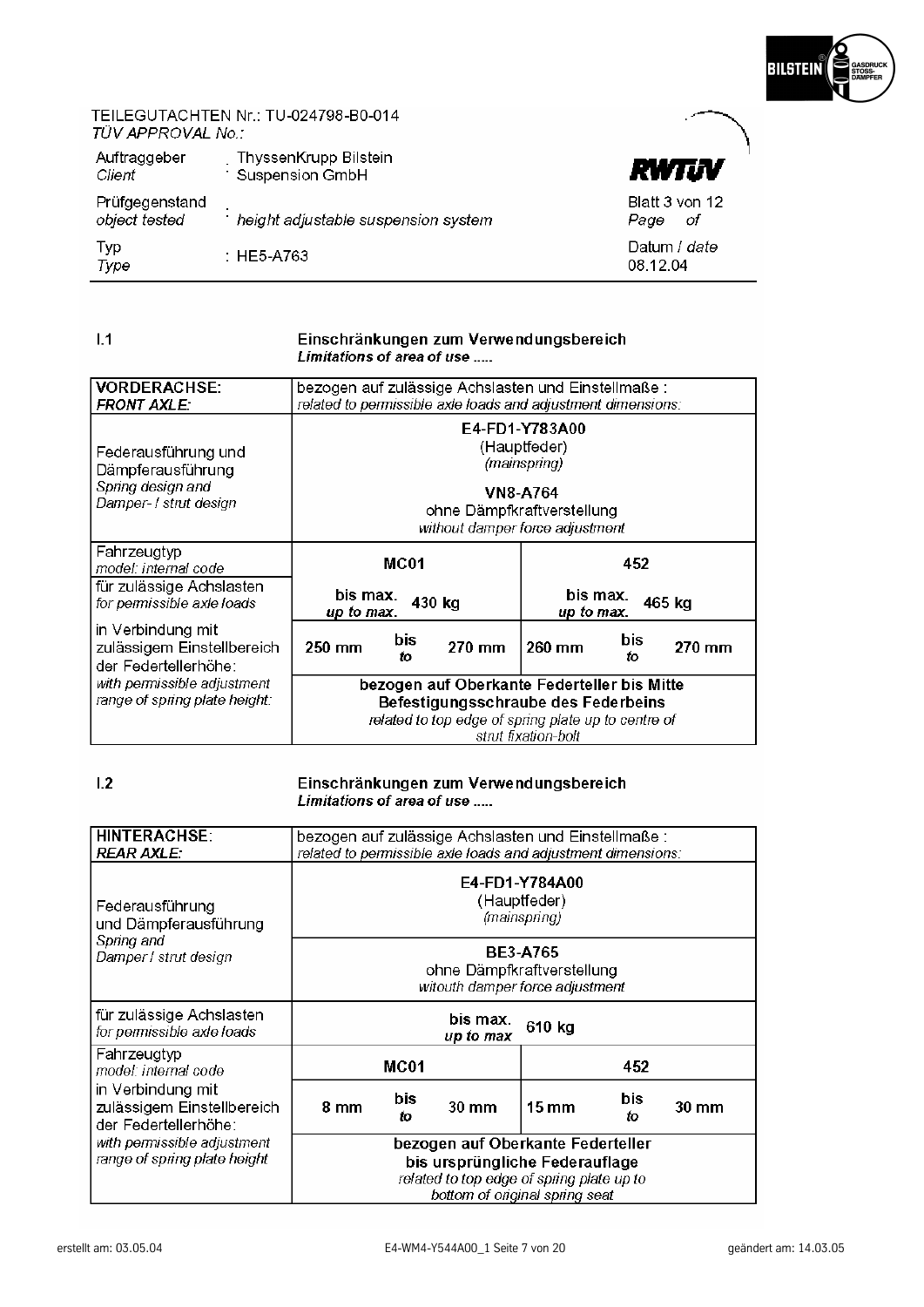

**RWTIN** 

Blatt 6 von 12 Page of Datum / date 08.12.04

#### TEILEGUTACHTEN Nr.: TU-024798-B0-014 TÜV APPROVAL No.:

| Auftraggeber<br>Client          | ThyssenKrupp Bilstein<br>Suspension GmbH |
|---------------------------------|------------------------------------------|
| Prüfgegenstand<br>object tested | height adjustable suspension system      |
| Typ<br>Type                     | : HE5-A763                               |

#### $II.2$ Beschreibung der **Description of**

#### HINTERACHS-FAHRWERKSTEILE **REAR AXLE SUSPENSION PARTS**

#### $II.2.1$

#### Federung **Springs**

| Bauart<br>Design                                                                                         | zylindrische Schraubendruckfeder<br>cylindrical coil spring                                                                                               |
|----------------------------------------------------------------------------------------------------------|-----------------------------------------------------------------------------------------------------------------------------------------------------------|
| Kennzeichnung:<br><b>Identifcation</b>                                                                   | E4-FD1-Y784A00<br>Hauptfeder<br>(mainspring)                                                                                                              |
| Herstellerzeichen :<br>Manufacturer's mark :<br>Art/Ort der Kennzeichnung:<br>Type / Location of marking | Bilstein und Herstelldatum codiert<br>Bilstein and date of manufacture coded<br>aufgedruckt im Bereich mittlere Windung<br>printed on area of centre coil |
| Oberflächenschutz<br>Surface protection                                                                  | Kunststoffbeschichtung<br>powder coating                                                                                                                  |
| Feder-Charakteristik<br>Characteristic                                                                   | lineare                                                                                                                                                   |
| Außendurchmesser (mm)<br>Outer diameter                                                                  | 101                                                                                                                                                       |
| Drahtdurchmesser (mm)<br>Wire diameter                                                                   | 10,0                                                                                                                                                      |
| ungespannte Federlänge<br>untensioned length                                                             | 164                                                                                                                                                       |
| Gesamtwindungszahl<br>Total number of coils                                                              | 4,8                                                                                                                                                       |

# $II.2.2$

#### Dämpfung Damping

| Bauart                                    | Einrohr, Gasdruck                            |
|-------------------------------------------|----------------------------------------------|
| Design                                    | monotube, gas pressure                       |
| Dämpfungs-Charakteristik                  | nicht verstellbar                            |
| Damping-charcteristic                     | non-adjustable                               |
| Kennzeichnung:<br><b>Identification</b>   | <b>BE3-A765</b>                              |
| Herstellerzeichen:<br>Manufacturer's mark | <b>Bilstein</b>                              |
| Art /Ort der Kennzeichnung:               | Einrollung unten und Folienaufkleber unten   |
| Type / Location of marking                | rolled in at bottom and foil label at bottom |
| Oberflächenschutz                         | Lackierung                                   |
| Surface protection                        | paint coat                                   |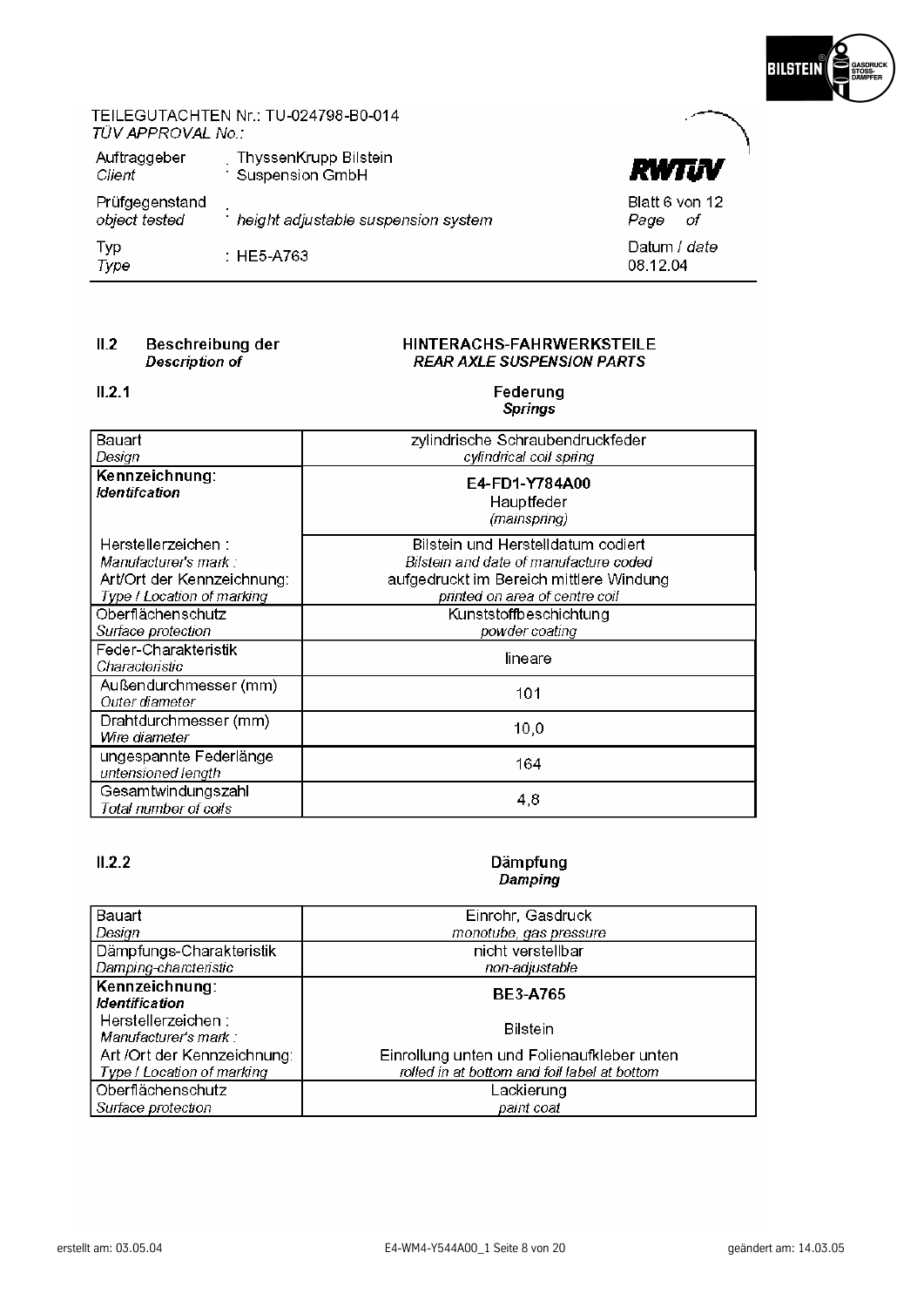

**RWTIN** 

Blatt 5 von 12 Page of Datum / date 08.12.04

# TEILEGUTACHTEN Nr.: TU-024798-B0-014 TÜV APPROVAL No.:

| Auftraggeber<br>Client          | ThyssenKrupp Bilstein<br>Suspension GmbH |
|---------------------------------|------------------------------------------|
| Prüfgegenstand<br>object tested | height adjustable suspension system      |
| Typ<br>Type                     | : HE5-A763                               |

#### $II.1.2$

#### Dämpfung **Damping**

| Bauart                     | Federbein / Zweirohr                         |
|----------------------------|----------------------------------------------|
| Design                     | strut / twintube                             |
| Dämpfungs-Charakteristik   | nicht verstellbar                            |
| Damping-charcteristic      | non-adjustable                               |
| Kennzeichnung:             | <b>VN8-A764</b>                              |
| <b>Identifcation</b>       |                                              |
| Herstellerzeichen:         | <b>Bilstein</b>                              |
| Manufacturer's mark:       |                                              |
| Art/Ort der Kennzeichnung: | Einrollung unten und Folienaufkleber unten   |
| Type / Location of marking | rolled in at bottom and foil label at bottom |
| Oberflächenschutz          | Lackierung                                   |
| Surface protection         | paint coating                                |

# $II.1.3$

#### Höhenverstellsystem Height adjustment system

| Art:<br>Type:                | Federtellermutter mit Kontermutter auf<br>Dämpferrohrgewindehülse<br>Spring plate nut with counternut on damper tube thread |
|------------------------------|-----------------------------------------------------------------------------------------------------------------------------|
| zulässiger Verstellbereich:  | siehe Blatt 3                                                                                                               |
| Permissible adjustment range | see page 3                                                                                                                  |

#### $II.1.4$ Einfederungsbegrenzung und Einfederwege: **Bumpstops and bump travel**

| Teileart / System:     | Serien-PUR Endanschlag |
|------------------------|------------------------|
| type of part / system: | o.e. PUR - bumpstop    |
| Einbaulage:            | auf der Kolbenstange   |
| mouting position:      | on the piston          |
| Höhe $I\varnothing$ :  | 60 / 48                |
| height $I \varnothing$ |                        |
| Einfederwege:          | um 10 mm vergrößert    |
| bump travel            | enlarged by 10 mm      |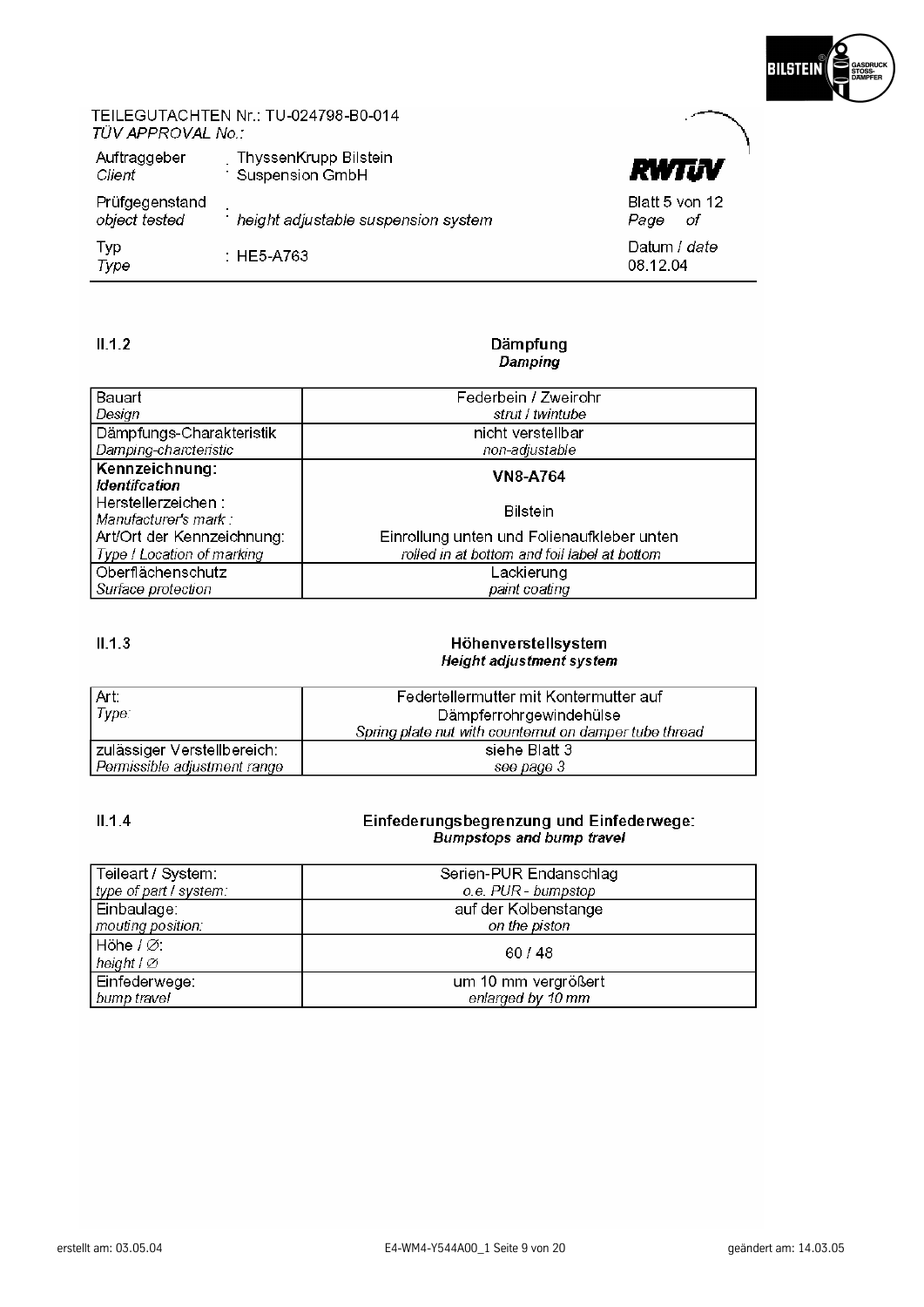

# TEILEGUTACHTEN Nr.: TU-024798-B0-014 TÜV APPROVAL No.:

| Auftraggeber<br>Client          | ThyssenKrupp Bilstein<br>Suspension GmbH | RWTUV                         |
|---------------------------------|------------------------------------------|-------------------------------|
| Prüfgegenstand<br>object tested | height adjustable suspension system      | Blatt 4 von 12<br>Page<br>of. |
| <b>Typ</b><br>Type              | $\pm$ HE5-A763.                          | Datum / date<br>08.12.04      |

| Ш.                               | Beschreibung des Teiles / Änderungsumfanges<br>Description of the part I Scope of modification<br>Tieferlegung des Aufbaus und Änderung der Fahrwerks-<br>abstimmung durch andere Fahrwerksfedern und Dämpfer.<br>Lowering of the body and change of suspension tuning by means of<br>special suspension springs and dampers.                          |
|----------------------------------|--------------------------------------------------------------------------------------------------------------------------------------------------------------------------------------------------------------------------------------------------------------------------------------------------------------------------------------------------------|
| Vorderachse<br><b>Front axle</b> | Federtragender Dämpfer mit Hauptfeder auf verstellbaren<br>Federtellern und Serien-Endanschlägen,<br>Einfederwege: um 10 mm vergrößert; Tieferlegung bis 30 mm<br>Complete strut with main spring on height adjustable spring seats, o.e.<br>bump stop, bump travel: enlarged by 10 mm<br>Lowering up to 30 mm                                         |
| <b>Hinterachse</b><br>Rear axle  | Hauptfeder auf speziellen höhenverstellbaren Federsitzen unten<br>mit separaten Sportdämpfern, Serien-Endanschlägen,<br>Einfederwege: serienmäßig<br>Tieferlegung ca. bis 30 mm<br>Mainspring on special height adjustable spring seats at the bottom with<br>separate dampers and exchange bump stop,<br>bump travel : original, lowering up to 30 mm |

# Beschreibung der<br>*Description of*  $II.1$

#### **VORDERACHS-FAHRWERKSTEILE FRONT AXLE SUSPENSION PARTS**

# $II.1.1$

#### Federung **Springs**

| Bauart<br>Design                                                                                        | zylindrische Schraubendruckfeder<br>cylindrical coil spring                                                                                               |
|---------------------------------------------------------------------------------------------------------|-----------------------------------------------------------------------------------------------------------------------------------------------------------|
| Kennzeichnung:<br><b>Identification</b>                                                                 | E4-FD1-Y783A00<br>(Hauptfeder)<br>(mainspring)                                                                                                            |
| Herstellerzeichen:<br>Manufacturer's mark :<br>Art/Ort der Kennzeichnung:<br>Type / Location of marking | Bilstein und Herstelldatum codiert<br>Bilstein and date of manufacture coded<br>aufgedruckt im Bereich mittlere Windung<br>printed on area of centre coil |
| Oberflächenschutz<br>Surface protection                                                                 | Kunststoffbeschichtung<br>powder coating                                                                                                                  |
| Feder-Charakteristik<br>Characteristic                                                                  | lineare                                                                                                                                                   |
| Außendurchmesser (mm)<br>Outer diameter                                                                 | 84,0                                                                                                                                                      |
| Drahtdurchmesser (mm)<br>Wire diameter                                                                  | 7,75                                                                                                                                                      |
| ungespannte Federlänge<br>untensioned length                                                            | 177                                                                                                                                                       |
| Gesamtwindungszahl<br>Total number of coils                                                             | 5,6                                                                                                                                                       |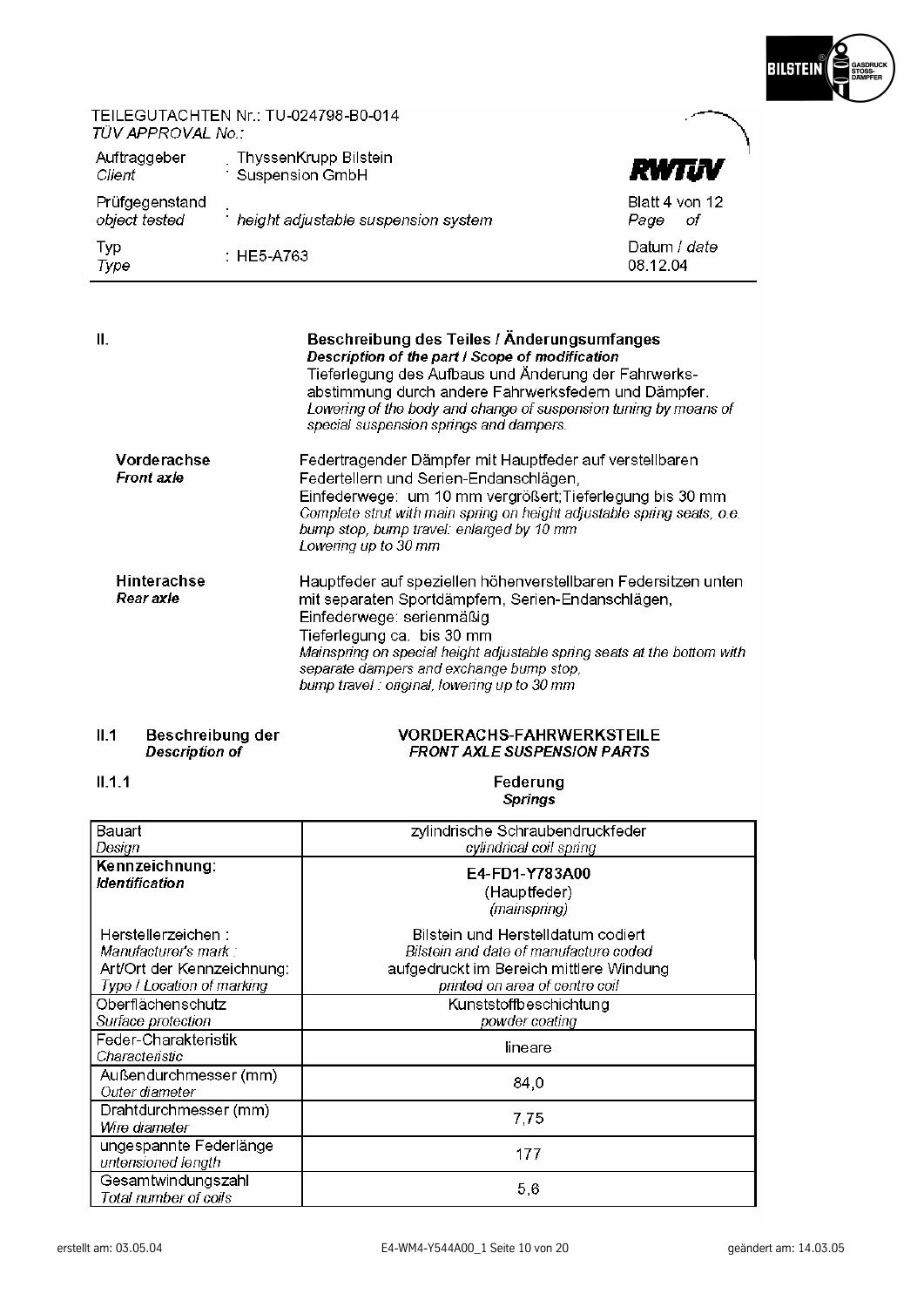

### TEILEGUTACHTEN Nr.: TU-024798-B0-014 TÜV APPROVAL No.:

| Auftraggeber<br>Client          | ThyssenKrupp Bilstein<br>Suspension GmbH | <b>RWTJV</b>                 |
|---------------------------------|------------------------------------------|------------------------------|
| Prüfgegenstand<br>object tested | height adjustable suspension system      | Blatt 7 von 12<br>Page<br>οf |
| Typ<br>Type                     | $\pm$ HE5-A763.                          | Datum / date<br>08.12.04     |

### $II.2.3$

#### Höhenverstellsystem **Height adjustment system**

| Art:<br>Type:                | spezielles Federlager (Gewinderohr mit Federtellermutter) auf<br>ursprünglichen unteren Federsitz aufgesteckt |
|------------------------------|---------------------------------------------------------------------------------------------------------------|
|                              | special spring seat (threaded tube with springseat nut)                                                       |
|                              | sticked on lower original spring seat                                                                         |
| zulässiger Verstellbereich:  | siehe Blatt 3                                                                                                 |
| Permissible adjustment range | see page 3                                                                                                    |

# $II.2.4$

#### Einfederungsbegrenzung und Einfederwege: **Bumpstops and bump travel**

| <sub>l</sub> Teileart / System: ⊦         | Serien-PUR-Endanschlag |
|-------------------------------------------|------------------------|
| type of part / system:                    | o.e. PUR-bump stop     |
| Einbaulage:                               | auf der Achsschwinge   |
| mouting position:                         | on the wishbone        |
| $H\ddot{\mathrm{o}}$ he / $\varnothing$ : | 43/45                  |
| height $I \varnothing$                    |                        |
| l Einfederwege:                           | serienmäßig            |
| bump travel                               | original               |

#### $III.$ Hinweise zur Kombinierbarkeit mit weiteren Änderungen Notes on possible combination with other modifications

 $III.1$ Rad/Reifenkombinationen **Wheel-I tyre combinations** 

#### Serien-Rad/Reifen-Kombinationen Series wheel-I tyre combinations

#### MC01, Smart City Coupe:

Es bestehen keine technischen Bedenken gegen die Verwendung aller serienmäßigen Rad-/Reifenkombinationen. There are no technical objections against the use of all O.E. wheel-I tyre combinations.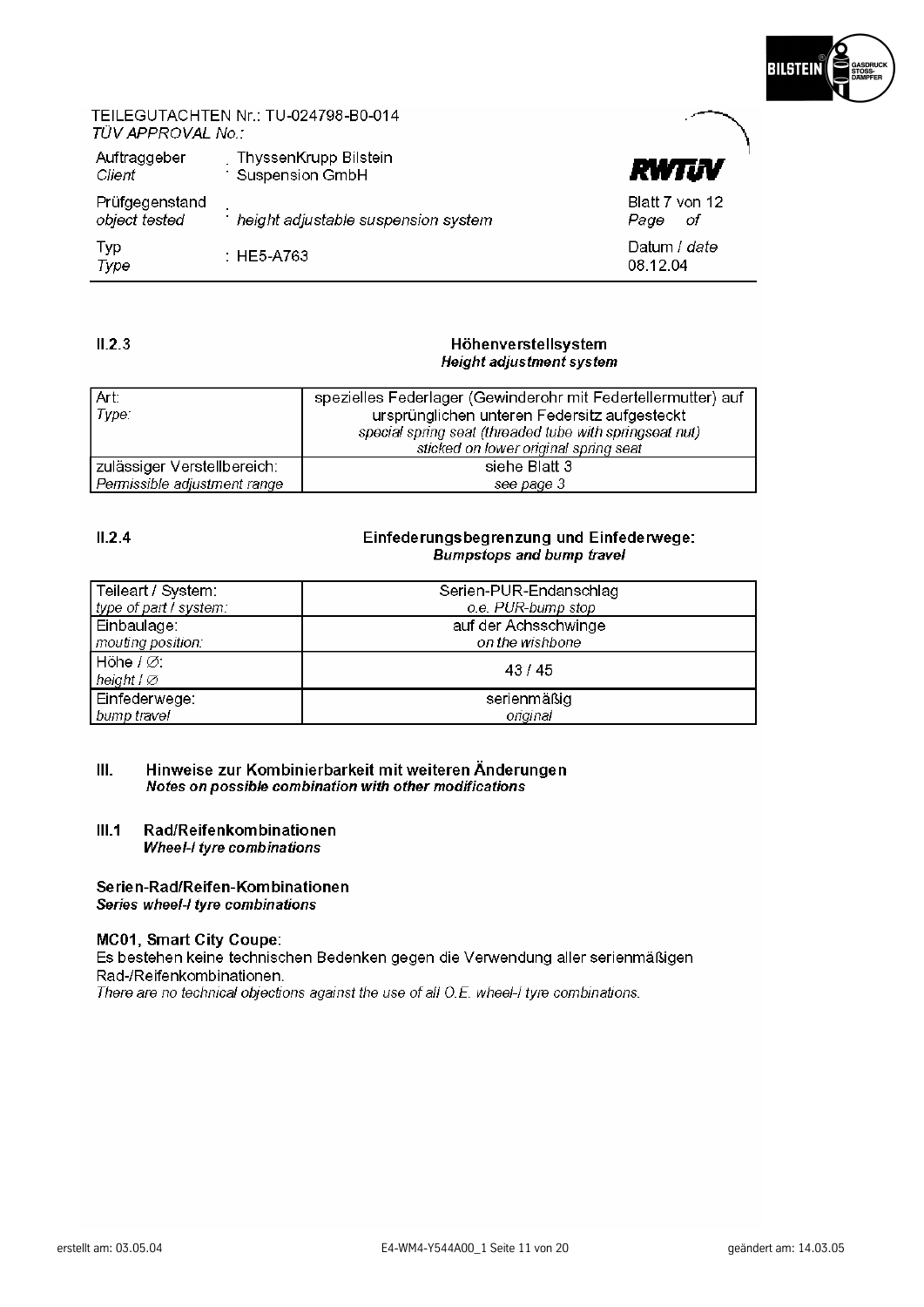

Blatt 8 von 12 Page of Datum / date 08.12.04

#### TEILEGUTACHTEN Nr · TU-024798-R0-014 TÜV APPROVAL No :

| Auftraggeber<br>Client          | ThyssenKrupp Bilstein<br>Suspension GmbH |
|---------------------------------|------------------------------------------|
| Prüfgegenstand<br>object tested | height adjustable suspension system      |
| Typ<br>Type                     | : HE5-A763                               |

#### 452, Smart Roadster, Smart Coupe:

Unter Berücksichtung der maximal möglichen Reifenbreiten nach ETRTO müssen die nachfolgend genannten Serien Rad-/Reifenkombinationen mit Distanzscheiben an der Vorderachse montiert werden, um einen Sicherheitsabstand von 5 mm zwischen Feder und Reifen zu gewährleisten:

Under concideration of the overall tire width according to FTRTO the o e wheeliltire combinations listed below have to be mounted with spacer disks, in order to ensure a safe distance of 5 mm between spring and tire

| Serien-<br>Reifengröße<br>o.e. tire size | Flanken-Breite<br>nach ETRTO<br>overall width<br>according to ETRTO | Serien-<br>Radgröße<br>o.e. nm size | Serien-Rad-<br>Einpresstiefe<br>offset | erforderliche<br>Distanzscheibendicke<br>required spacer thickness |
|------------------------------------------|---------------------------------------------------------------------|-------------------------------------|----------------------------------------|--------------------------------------------------------------------|
| 205/50R15                                | $218$ mm                                                            | 6x15                                | 24 mm                                  | $10 \text{ mm}$                                                    |
| 205/45R16                                | 209 mm                                                              | 6,5x16                              | 24 mm                                  | $5 \text{ mm}$                                                     |
| 205/40R17                                | $215 \text{ mm}$                                                    | 7x17                                | $20 \text{ mm}$                        | $5 \text{ mm}$                                                     |

Es sind besondere Gutachten über die Distanzscheiben vorzulegen. Die Auflagen in diesen Gutachten sind zu beachten.

Special certificates for the spacers have to be presented. The conditions in these have to be regarded.

#### Sonder-Rad/Reifenkombinationen Special wheel-I tyre combinations

Aufgrund der vergrößerten Einfederwege an Achse 1 müssen alle bereits eingetragenen (genehmigten) Sonderrad-/ Reifenkombinationen hinsichtlich der Freigängigkeit neu überprüft werden. Kritische Stellen z.B.: Abstand Reifen zur Feder, Bereich der äußeren Reifenflanke über der Radmitte.

Sofern diese Rad/Reifenkombinationen nicht nachfolgend aufgeführt sind oder aufgrund ihrer Abmessungen nach außen (kleinere Abrollumfänge/Flankenbreiten, größere Einpresstiefen) kleiner sind als die aufgeführten, muss die Überprüfung unter Vorlage des Fahrzeugbriefes nach §21 StVZO durch einen amtlich anerkannten Sachverständigen oder Prüfer an einer TÜV-/TÜH-Prüfstelle durchaeführt werden.

Bereits ausgestellte Anbaubescheinigungen über Sonder-Rad/Reifenkombinationen sind ungültig, sofern sie keinen Hinweis auf die vorliegende Fahrwerksänderung enthalten.

Because of the increased bump travel on axle 1, all special wheel-i tyre combinations which have already been entered (approved) must be re-examined with regard to freedom of motion. Critical areas are f.e. distance between tire and spring, area of inner and outer tyre flank above centre of wheel.

In so far as these wheel-I tyre combinations are not listed below the examination must by carried out by an officially recognised expert or test engineer at a TÜVITÜH test facility. The vehicle registration document in accordance with §21 German Road Traffic Licensing Code - StVZO must be presented. Any certificates already obtained with regard to special wheel-I tyre combinations are invalid if they do not contain a reference to the suspension system described in this document.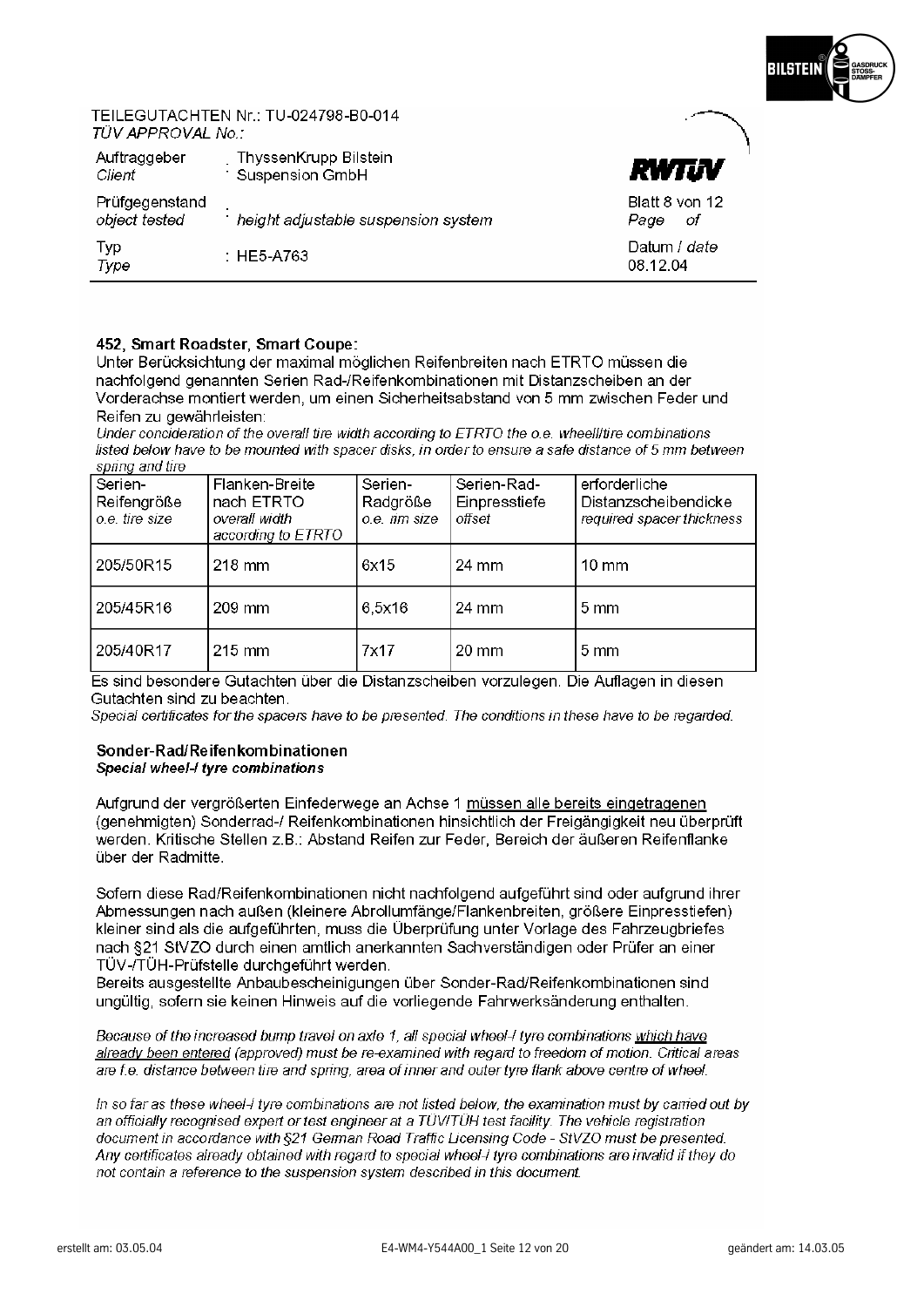

### TEILEGUTACHTEN Nr.: TU-024798-B0-014 TÜV APPROVAL No :

| Auftraggeber<br>Client          | ThyssenKrupp Bilstein<br>Suspension GmbH | RWTUV                          |
|---------------------------------|------------------------------------------|--------------------------------|
| Prüfgegenstand<br>object tested | height adjustable suspension system      | Blatt 9 von 12<br>Page<br>– of |
| Typ<br>Type                     | $\pm$ HE5-A763                           | Datum / date<br>08.12.04       |

#### $III.2$ Spoiler, Sonderauspuffanlagen etc. Aerodynamic devices, special exhaust systems etc.

Die dynamische Bodenfreiheit wird durch den Einbau der Sonderfedern/-dämpfer infolge der größeren Einfederwege an der Vorderachse verringert. Beim Prüffahrzeug betrug der Abstand Batteriekasten / Boden ca. 120 mm. Beim Überfahren von Bodenwellen. Schwellen und Aufpflasterungen ist entsprechend vorsichtig zu fahren.

Bei Sonderspoilern. -heckschürzen und Sonderauspuffanlagen ist der verringerte Überhangwinkel zu beachten (Befahren von Rampen etc.).

The dynamic ground clearance is decreased by the provision of special springs/dampers which increase the bump travel of the front axle. In the case of the test vehicle, the distance from the ground amounted to 120 mm under the battery box. Care must be taken when driving over humps, barriers and heightened paving or road surfaces.

If special spoilers, aprons and exhaust systems are mounted, attention must be paid to the decreased overhang angle (driving up ramps etc.).

#### $III.3$ Anhängekupplung

#### **Trailor coupling**

Die vorgeschriebene Mindesthöhe der Kupplungskugel bei zulässigem Gesamtgewicht des Fahrzeugs über der Fahrbahn (gem. DIN 74058) beträgt 350 mm. The specified minimum height of the coupling ball above the road surface with the permissible total weight of the vehicle (acc. DIN 74058) is 350 mm.

#### $\mathbf{W}$ Hinweise und Auflagen **Notes and conditions**

#### Auflagen für den Einbaubetrieb und die Änderungsabnahme: Notes and conditions for the installation shop and modification acceptance

- $IV<sub>1</sub>$ Die Scheinwerfereinstellung ist zu überprüfen. Headlamp adjustment must be checked.
- $IV.2$ Nach erfolgter Umrüstung ist eine Achsvermessung des Fahrzeugs durchzuführen. After modification an axle alignment must be carried out on the vehicle.
- $IV.3$ Die Endanschläge (Gummihohlfedern) müssen der Beschreibung unter Punkt II.1.4 und II.2.4 entsprechen. Zusätzliche Federwegbegrenzer sind nicht zulässig. The bump stops must correspond to the descriptions in this report. Additional bump travel limiters are not allowed.
- $IV.4$ Die Einschränkungen zum Verwendungsbereich (s. Punkt I) sind zu beachten. The limitations with regard to the area of use (see Point 1) must be observed.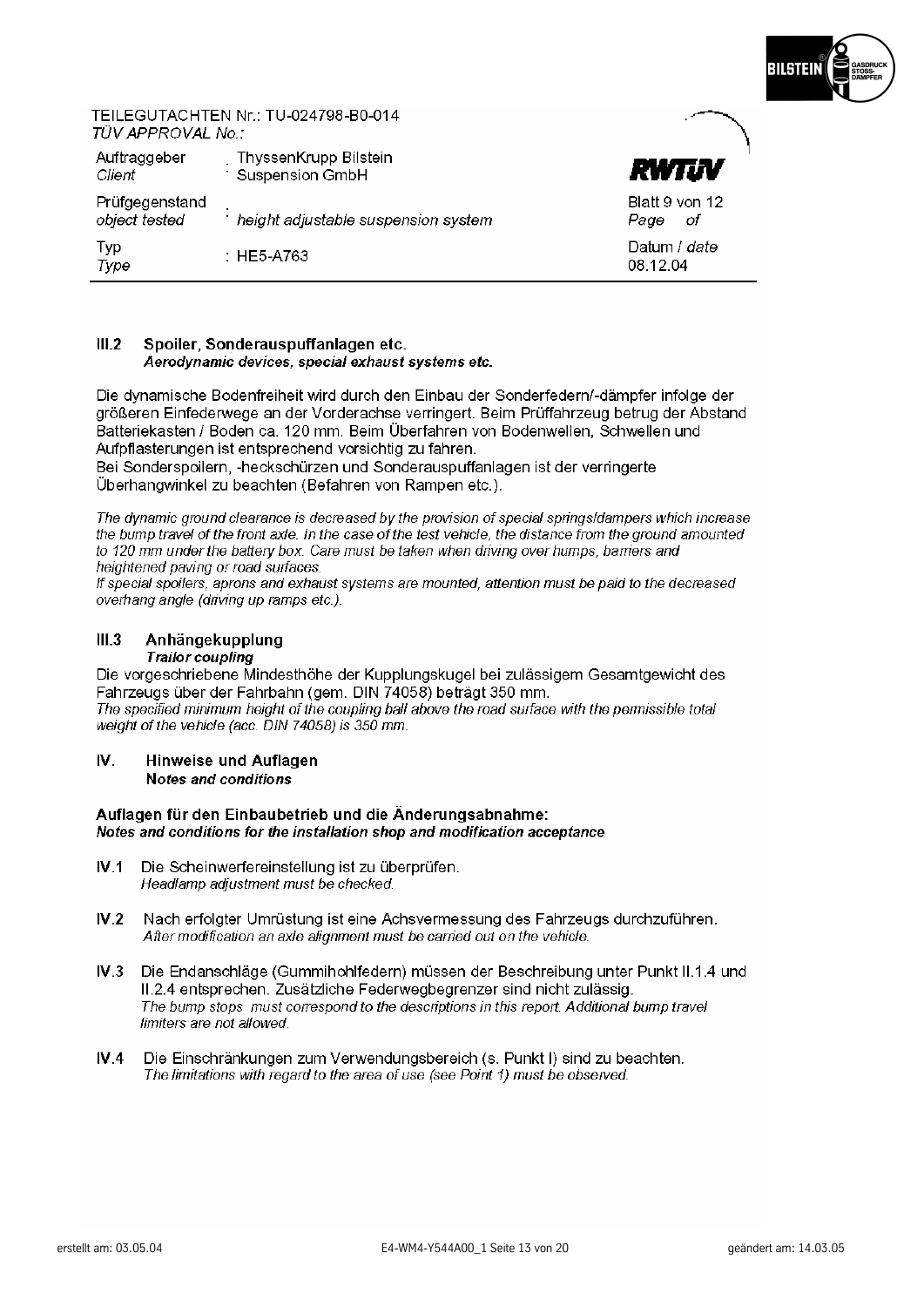

#### TEILEGUTACHTEN Nr.: TU-024798-B0-014 TÜV APPROVAL No :

| Auftraggeber<br>Client          | ThyssenKrupp Bilstein<br>Suspension GmbH | RWTUV                          |
|---------------------------------|------------------------------------------|--------------------------------|
| Prüfgegenstand<br>object tested | height adjustable suspension system      | Blatt 10 von 12<br>Page<br>-of |
| Typ<br>Type                     | $\pm$ HE5-A763                           | Datum / date<br>08.12.04       |

#### $IV.5$ Der Verstellbereich der Federteller ist nur freigegeben im Bereich der unter Punkt I angegebenen Werte.

Die Einstellung ist jeweils so vorzunehmen, dass das Fahrzeug im Leerzustand plus Fahrer gerade steht. Die tiefste freigegebene Einstellung und der zulässige Verstellbereich sind unter Angabe der achsfesten Bezugspunkte in die Anbauprüfbescheinigung einzutragen.

The adjustment range of the spring plates is only approved within the range of the values given in Point 1.

Adjustment must be carried out so that the body is level when the vehicle is empty apart from the driver.

The lowest approved adjustment and the permissible adjustment range are to be entered. stating the fixed axle reference points. (Example, see below).

#### $IV.6$ Nur Smart Roadster, Smart Coupe:

Die Einschränkungen zum Verwendungsbereich der Serienräder an Achse 1 (s. Punkt III.1) sind zu beachten.

only Smart Roadster, Smart Coupe:

The limitations with regard to the area of use of o.e. wheelitire combinations (see Point II.1) must be observed

#### Hinweise und Auflagen zum Anbau: Notes and conditions for mounting:

Der Aus- und Einbau erfolgt gemäß den Angaben des Fahrzeugherstellers im Werkstatthandbuch.

Disassembly and installation must be carried out in accordance with the manufacturer's instructions as contained in the workshop manual.

#### Berichtigung der Fahrzeugpapiere: Amendment of vehicle documents:

Eine Berichtigung der Fahrzeugpapiere ist erforderlich, aber zurückgestellt. Sie ist der zuständigen Zulassungsbehörde bei deren nächster Befassung mit den Fahrzeugpapieren durch den Fahrzeughalter zu melden. Folgendes Beispiel für die Eintragung wird vorgeschlagen:

Correction of the vehicle documents is necessary, but has been postponed.

The competent licensing authority must be notified by the vehicle owner accordingly the next time they deal with the vehicle documents. The following example is suggested for the entry: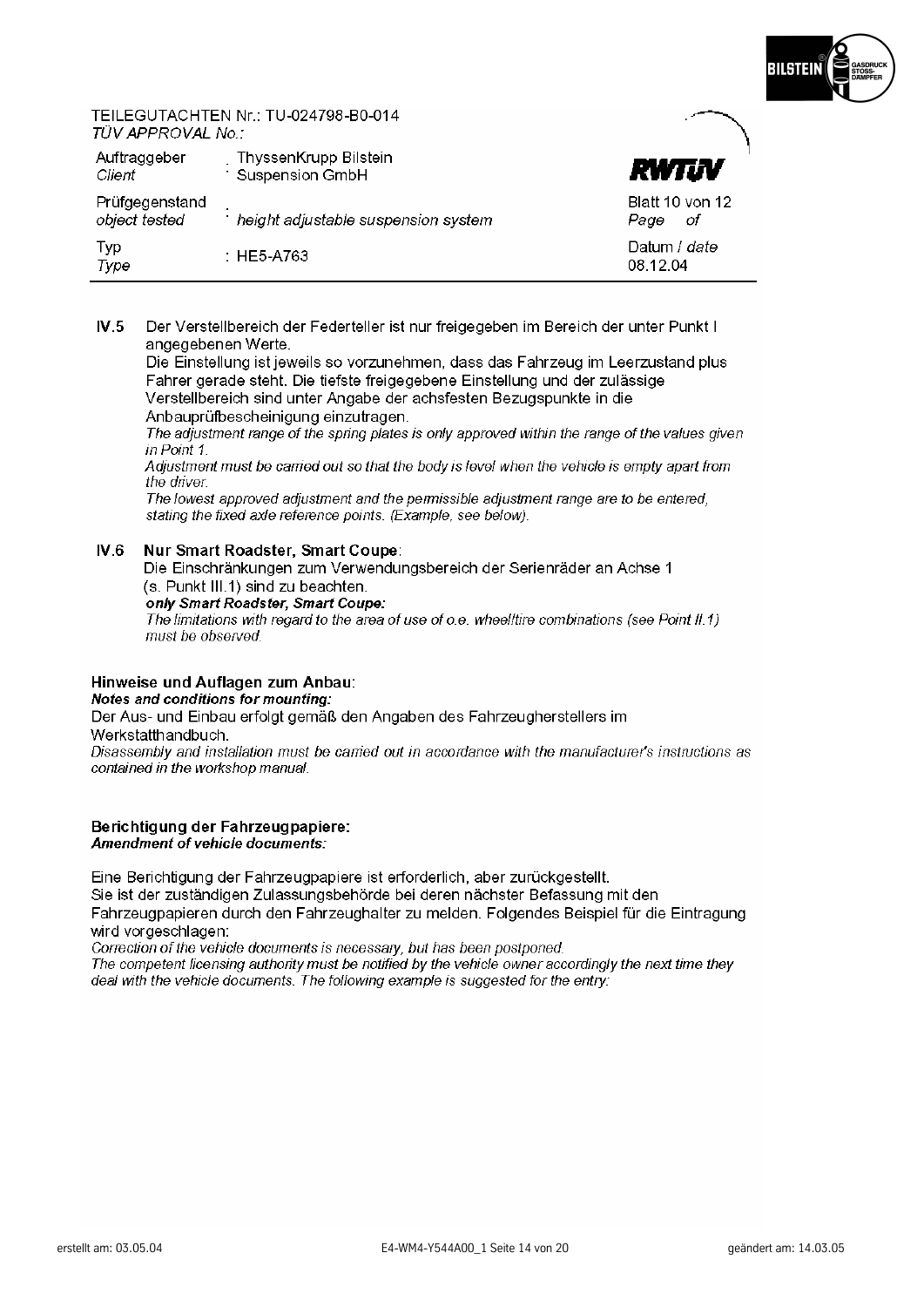

## TEILEGUTACHTEN Nr.: TU-024798-B0-014 TÜV APPROVAL No.:

| Auftraggeber<br>Client          | ThyssenKrupp Bilstein<br>Suspension GmbH | RWTUV                           |
|---------------------------------|------------------------------------------|---------------------------------|
| Prüfgegenstand<br>object tested | height adjustable suspension system      | Blatt 11 von 12<br>Page<br>- of |
| Typ<br>Type                     | $\pm$ HE5-A763.                          | Datum / <i>date</i><br>08.12.04 |

| Ziffer | Eintragung                                                                                                                                                                                                                                                                                                                                                                                                                                                                                                                     |
|--------|--------------------------------------------------------------------------------------------------------------------------------------------------------------------------------------------------------------------------------------------------------------------------------------------------------------------------------------------------------------------------------------------------------------------------------------------------------------------------------------------------------------------------------|
| 33     | M. SONDERFAHRWERK THYSSENKRUPP BILSTEIN SUSPENSION GMBH,<br>TYP: HE5-A763, BEST. AUS FEDER, KENNZ. VORNE/HINTEN: E4-FD1-Y783A00<br>/ E4-FD1-Y784A00 U. DÄMPFERN, KENNZ. V/H: VN8-A764 / BE3-A765; ZUL.<br>EINSTELLUNGEN VORNE: *) BIS 270MM FEDERTELLER OBERSEITE BIS<br>MITTE BEF.SCHRAUBE FEDERBEIN, HINTEN: *) BIS 30 MM FEDER-<br>TELLER-OBERSEITE BIS URSPRÜNGL. FEDERAUFLAGE* EINFEDERWEGE:<br>VORNE UM 10 MM VERGRÖßERT / HINTEN SERIENMÄßIG*ZU ZFF 20 B. 23:                                                           |
|        | Distanzscheiben entsprechend Tabelle Seite 8 eintragen oder Räder streichen!!***                                                                                                                                                                                                                                                                                                                                                                                                                                               |
|        | MODIFIED SPECIAL SUSPENSION, THYSSENKRUPP BILSTEIN, TYPE: HE5-A763,<br>CONSISTING OF SPRINGS, IDENTIFICATION FRONTIREAR: E4-FD1-Y783A00 / E4-FD1-<br>Y784A00 AND DAMPERS, IDENTIFICATION FIR: VN8-A764 / BE3-A765 PERMISSIBLE<br>ADJUSTMENT RANGE FRONT: *) TILL 270 MM DISTANCE. TOP EDGE OF SPRING<br>PLATE TO CENTRE OF FIXING BOLT OF STRUT: REAR: *) TILL 30 MM: FROM TOP<br>EDGE OF SPRING PLATE TO BOTTOM OF ORIGINAL SPRING SEAT *SUSPENSION<br>TRAVEL: FRONT ENLARGED BY 10 MM I REAR ORIGINAL* TO $N^O$ 20 TILL 23 : |
|        | Fill in spacers according to table on page 8 or line out wheel-Itire - combinations ! ****<br>$\mathbf{u}$ . The contract of the contract of the contract of the contract of the contract of the contract of the contract of the contract of the contract of the contract of the contract of the contract of the contract of th                                                                                                                                                                                                |

\*) abhängig von Fahrzeugtyp MC01 oder 452<br>\*) depending on type of vehicle MC01 or 452

#### V. Prüfgrundlagen und Prüfergebnisse Basis of tests and test results

Das Versuchsfahrzeug und die Fahrwerksteile wurden einer Prüfung gemäß den Prüfbedingungen über Fahrzeugtiefer-/ und Höherlegungen des VdTUV-Merkblattes 751 unterzogen.

Die Prüfbedingungen wurden erfüllt.

The test vehicle and the modification parts were subjected to a test in accordance with the test conditions regarding raising I lowering of vehicles contained in VdTÜV Merkblatt 751. The test conditions were fulfilled

| VI. | Anlagen |
|-----|---------|
|     |         |

- **Annexes** keine
- none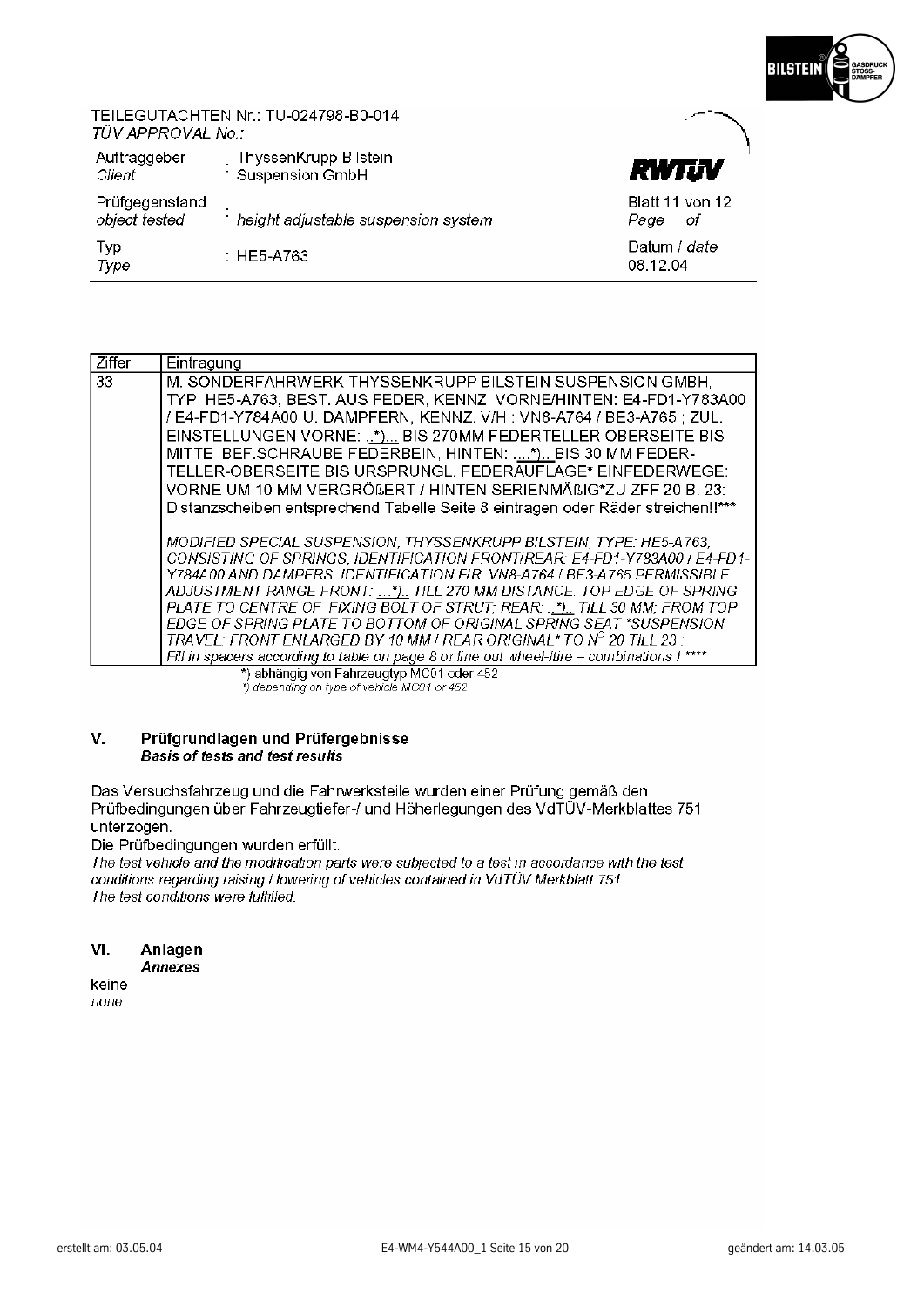

### TEILEGUTACHTEN Nr · TU-024798-R0-014 TÜV APPROVAL No :

| Auftraggeber<br>Client          | ThyssenKrupp Bilstein<br>Suspension GmbH | <b>RWTJV</b>                  |
|---------------------------------|------------------------------------------|-------------------------------|
| Prüfgegenstand<br>object tested | height adjustable suspension system      | Blatt 12 von 12<br>Page<br>ΟŤ |
| Typ<br>Type                     | $\pm$ HE5-A763.                          | Datum / date<br>08.12.04      |

#### VII. Schlussbescheinigung **Concluding certification**

Es wird bescheinigt, dass die im Verwendungsbereich beschriebenen Fahrzeuge nach der Änderung und der durchgeführten und bestätigten Änderungsabnahme unter Beachtung der in diesem Teilegutachten genannten Hinweise / Auflagen insoweit den Vorschriften der StVZO in der heute gültigen Fassung entsprechen.

Der Auftraggeber (Inhaber des Teilegutachtens) hat den Nachweis (Reg-Nr.: 97031) erbracht. dass er ein Qualitätssicherungssystem gemäß Anlage XIX. Abschnitt 2 StVZO unterhält.

Das Teilegutachten umfasst die Blätter 1 - 12 einschließlich der unter VI. aufgeführten Anlagen und darf nur im vollen Wortlaut vervielfältigt und weitergegeben werden.

Das Teilegutachten verliert seine Gültigkeit bei technischen Änderungen am Fahrzeugteil oder wenn vorgenommene Änderungen an dem beschriebenen Fahrzeugtyp die Verwendung des Teiles beeinflussen sowie bei Änderung der gesetzlichen Grundlagen.

It is hereby certified that the vehicles described under area of use satisfy the requlations of StVZO in the current version after modification and implemented and verified modification acceptance, provided the notes / conditions given in the present TÜV approval are observed.

The client (owner of the TÜV certificate) has furnished evidence (Reg-Nr.: 97031) that he maintains a quality system in accordance with Annex XIX, Section 2 StVZO.

The TÜV approval consists of pages  $1 - 12$  including the annexes listed under VI. and it may only be reproduced and passed on in its unabbreviated form.

The TUV approval shall cease to be valid if technical modifications are made to the vehicle part or if modifications made to the vehicle type described affect use of the part and in the case of any changes to the statutory specifications.

Essen, den 08.12.04 Nachtrag B: Änderung der Handelsbezeichnung supplement B: change of model sales name

Prüflaboratorium Labor für Fahrzeugtechnik Bereich Komponenten

**Testing Laboratory** for Vehicle Technology **Type Approval Department** 



Dipl.-Ing. Ulrich

ThyssenKrupp Bilstein Suspension GmbH August-Bilstein-Str. 4, 58256 Ennepetal<br>Postfach 11 51, 58240 Ennepetal Telefon: (0 23 33) 791-0, Telefax: (0 23 33) 7 91- 4900 Hotline: 01805- 600- 860; Internet: www.bilstein.de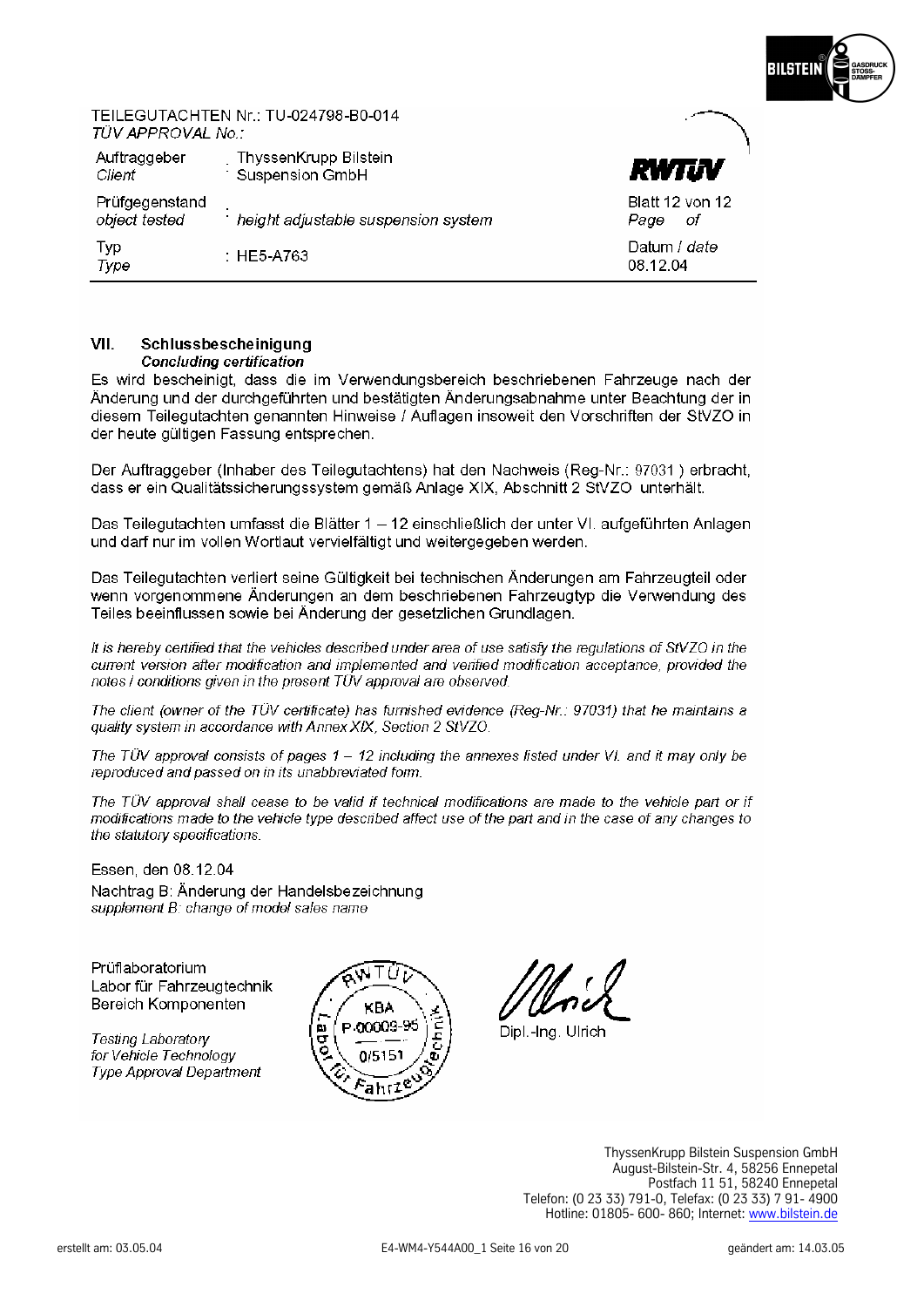

**I.** 

Anhang englisch **Anhang englisch** english enclosure

**The adjustment range of the spring plates is only approved within the range of the values given in Point I. Adjustment must be carried out so that the body is level when the vehicle is empty apart from the driver. The lowest approved adjustment and the permissible adjustment range are to be entered, stating the fixed axle reference points. (Example, see below).**

| Manufacturer      | <b>Micro Compact Car, MCC</b>     | <b>Smart GmbH</b>              |
|-------------------|-----------------------------------|--------------------------------|
| ABE-/ EG- BE- No. | e1*98/14*0080*                    | e1*2001/116*0224*              |
| type designation  | MC <sub>01</sub>                  | 452                            |
| model             | <b>Smart Fortwo Coupe</b>         | <b>Smart Roadster, - Coupe</b> |
|                   | <b>Smart Fortwo Cabrio</b>        |                                |
|                   | since date of manufacture 03/2001 |                                |

| <br><b>FRONT</b>    |                                  |                               |  |
|---------------------|----------------------------------|-------------------------------|--|
| spring part number  | main spring<br>E4-FD1-Y783A00    |                               |  |
| shock absorber      | <b>VN8-A764</b>                  |                               |  |
| part number         | without damping force adjustment |                               |  |
| maximum permissible | MC01                             | 452                           |  |
| axle load           | 430 kg= 946 lb                   | 465 kg= 1023 lb               |  |
| permissible         | $250 - 270$ mm <sup>*</sup> =    | $260 - 270$ mm <sup>*</sup> = |  |
| adjustment range    | 20 mm range                      | 10 mm range                   |  |
| * measurement:      |                                  |                               |  |

**top edge of spring seat down to the center of bottom mounting screw** 

| <b>REAR</b>                                          | maximum permissible axle load 610 kg (1342 lb) |                 |  |
|------------------------------------------------------|------------------------------------------------|-----------------|--|
| spring part number                                   | main spring                                    |                 |  |
|                                                      | E4-FD1-Y784A00                                 |                 |  |
| shock absorber                                       | <b>BE3-A765</b>                                |                 |  |
| part number                                          | without damping force                          |                 |  |
|                                                      | adjustment                                     |                 |  |
| permissible                                          | MC <sub>01</sub>                               | 452             |  |
| adjustment range                                     | $8 - 30$ mm*                                   | $15 - 30$ mm*   |  |
|                                                      | $= 22$ mm range                                | $= 15$ mm range |  |
| * measurement:                                       |                                                |                 |  |
| top edge of spring seat down to original spring seat |                                                |                 |  |

#### **MC01, Smart City Coupe:**

 $\triangleright$  There are no technical objections against the use of all O.E. wheel/tyre combinations.

#### **452, Smart Roadster, Smart Coupe:**

 $\triangleright$  Under concideration of the overall tire width according to ETRTO the o.e. wheell/tire combinations listed below have to be mounted with spacer disks, in order to ensure a safe distance of 5 mm between spring and tire

| o.e. tire size | overall width<br>acc. to ETRTO | o.e. rim size | offset          | required spacer<br>thickness |
|----------------|--------------------------------|---------------|-----------------|------------------------------|
| 205/50R15      | 218 mm                         | 6x15          | 24 mm           | $10 \text{ mm}$              |
| 205/45R16      | 209 mm                         | 6.5x16        | 24 mm           | $5 \text{ mm}$               |
| 205/40R17      | $215 \text{ mm}$               | 7x17          | $20 \text{ mm}$ | $5 \text{ mm}$               |

*Special certificates for the spacers have to be presented. The conditions in these have to be regarded.*

- $\triangleright$  Because of the increased bump travel on axle 1, all special wheel/tyre combinations which have already been entered ( approved) must be re-examined with regard to freedom of motion. Critical areas are f.e. area of inner and outer tyre flank above centre of wheel.
- $\triangleright$  In so far as these wheel-/ tyre combinations are not listed below, the examination must by carried out by an officially recognised expert or test engineer at a TÜV/TÜH test facility. The vehicle registration document in accordance with §21 German Road Traffic Licensing Code - StVZO must be presented. Any certificates already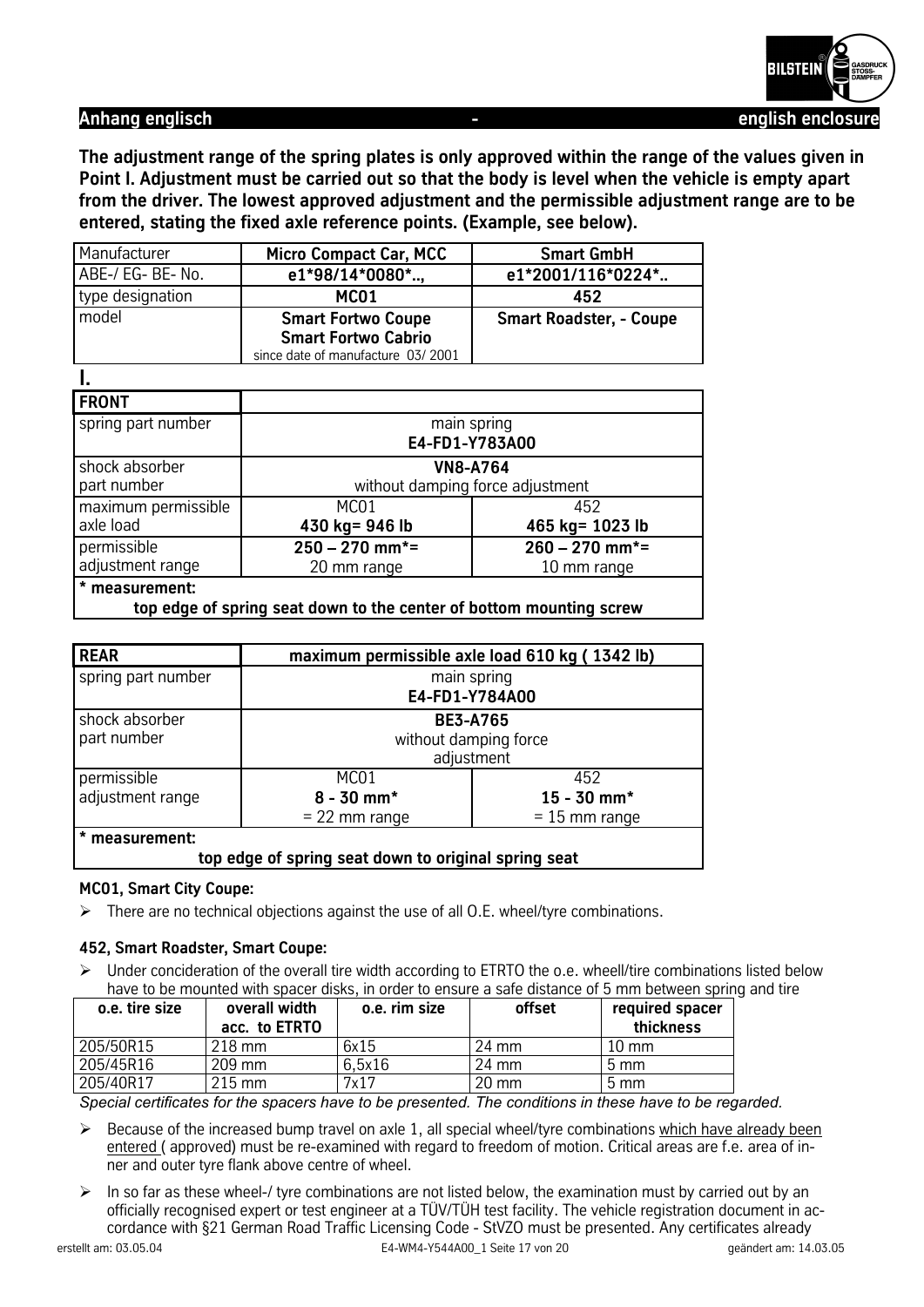

obtained with regard to special wheel/tyre combinations are invalid if they do not contain a reference to the suspension system described in this document.

- $\triangleright$  The dynamic ground clearance is decreased by the provision of special springs/dampers which increase the bump travel of the front and rear axle. In the case of the test vehicle, the distance from the ground amounted to 120 mm under the motor crossbar. Care must be taken when driving over humps, barriers and heightened paving or road surfaces. If special spoilers, aprons and exhaust systems are mounted, attention must be paid to the decreased overhang angle (driving up ramps etc.).
- $\triangleright$  The specified minimum height of the coupling ball above the road surface with the permissible total weight of the vehicle (acc. DIN 74058) is 350 mm.

## **Einbauanleitung für Hinterachsen 1986 Constrainer Schwause Hindustries instruction for rear axle BE3-A765**

#### **Ausbau**

Fahrzeug auf eine radfreie Hebebühne stellen, anheben und Räder demontieren.



**Die Schräglenker sind beim Ausbau stets mit geeignetem Hilfswerkzeug abzustützen!** 

Untere und obere Befestigung am Stützlager entfernen.

Anschließend den Stoßdämpfer ausbauen und die Original Anbauteile demontieren.

#### **Einbau**

Original-/ BILSTEIN Anbauteile in umgekehrter Reihenfolge, analog zum Ausbau, montieren.

BILSTEIN- Stoßdämpfer in umgekehrter Reihenfolge, analog zum Ausbau, montieren.

# Place vehicle on a chassis hoist,

# **The lower control arm must be supported by suitable means!**

lift it and remove wheels.

Remove top and bottom fixing mount.

Remove shock absorber and original mounting parts.

### **Install**

Assemble BILSTEIN and/ or original mounting parts on BILSTEIN shock absorber in reverse sequence of removal.

Fit BILSTEIN shock absorber to the vehicle in reverse sequence of removal.



#### **Removal**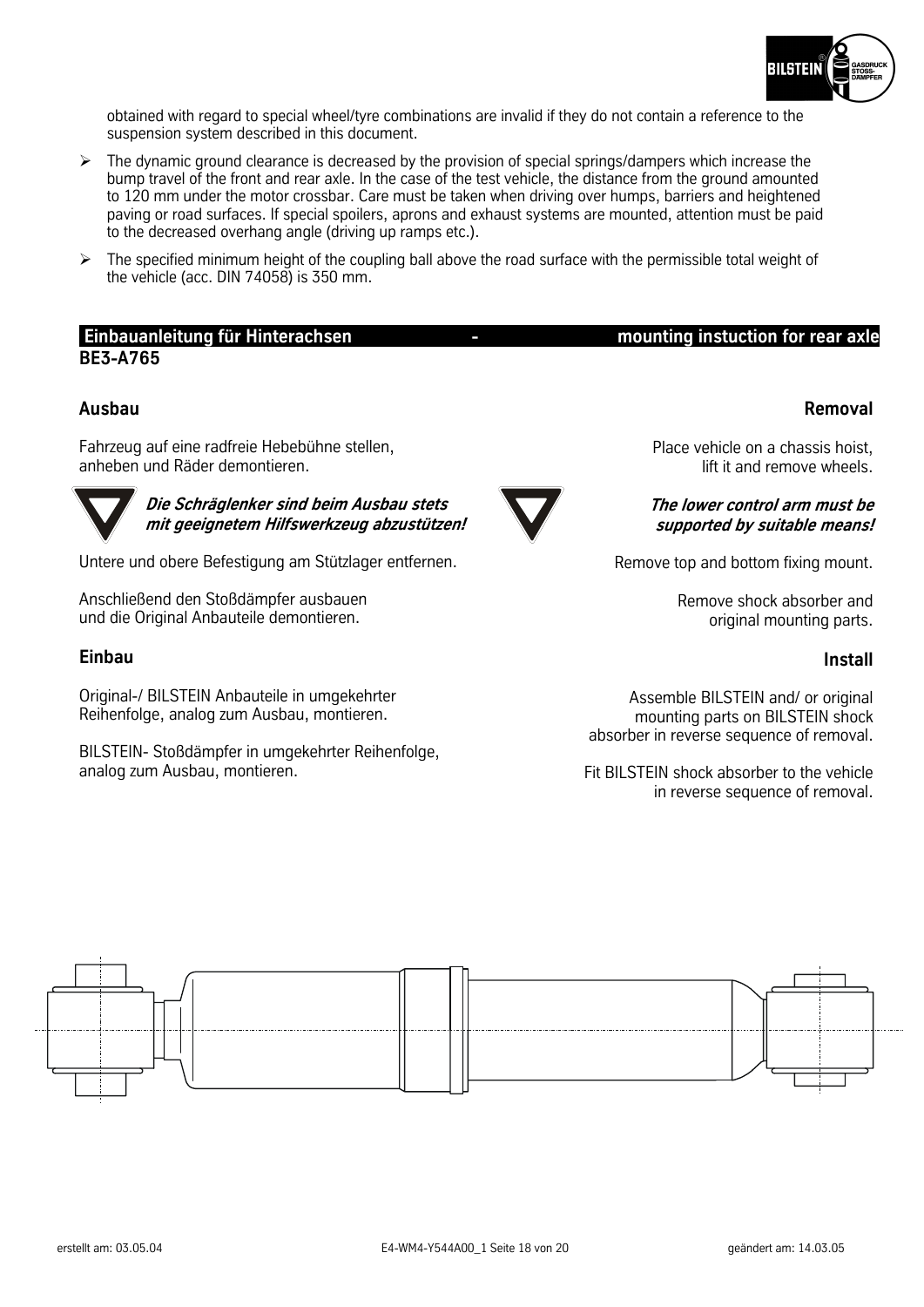

# **Hinterachs- Höhenverstellung - hight adjustment assembly rear**

Obere Original Federaufnahme wiederverwenden. The most of the Top original spring seat must be reused.



E4-FD1-Y784A00 E4-FD1-Y784A00